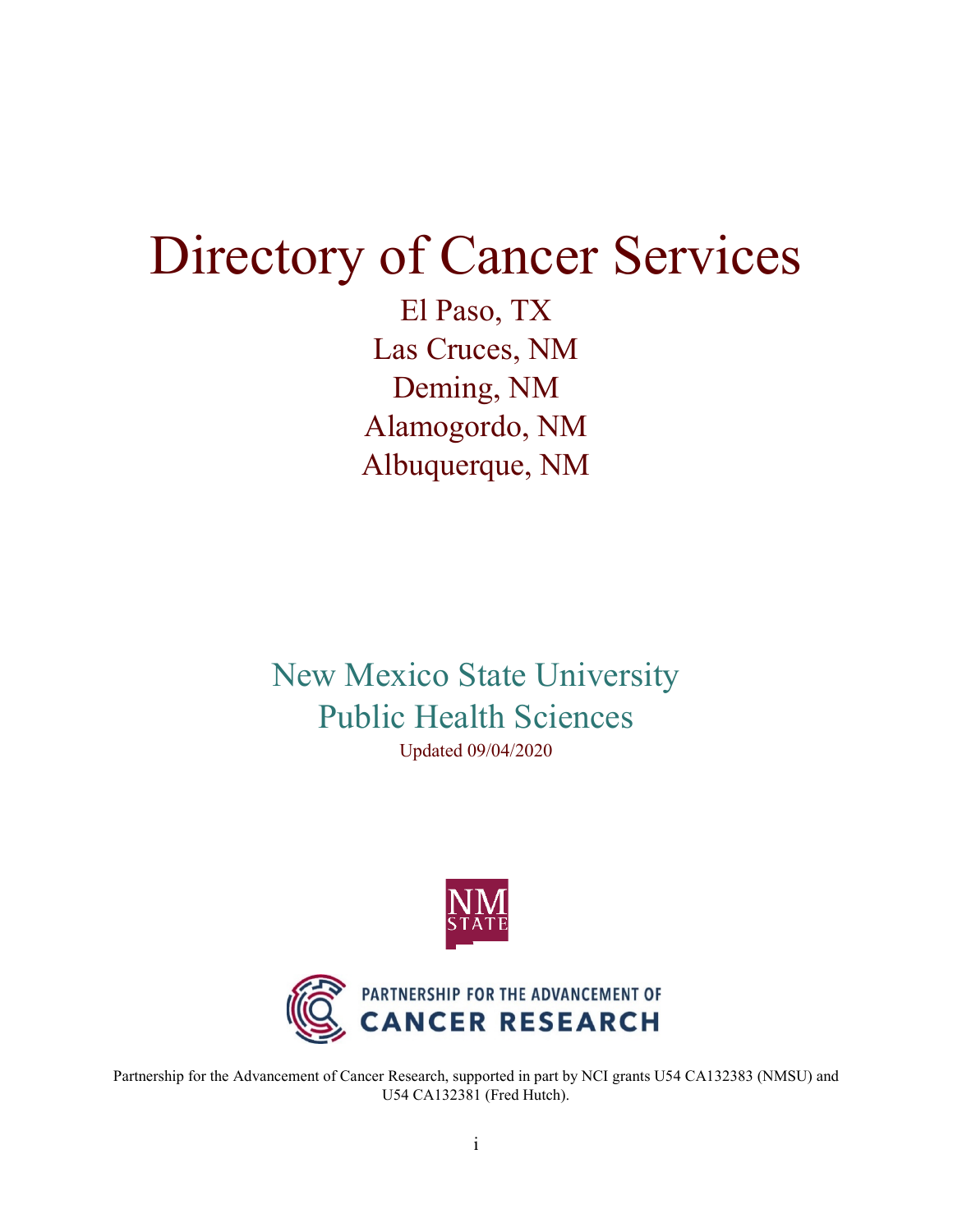# **Table of Contents**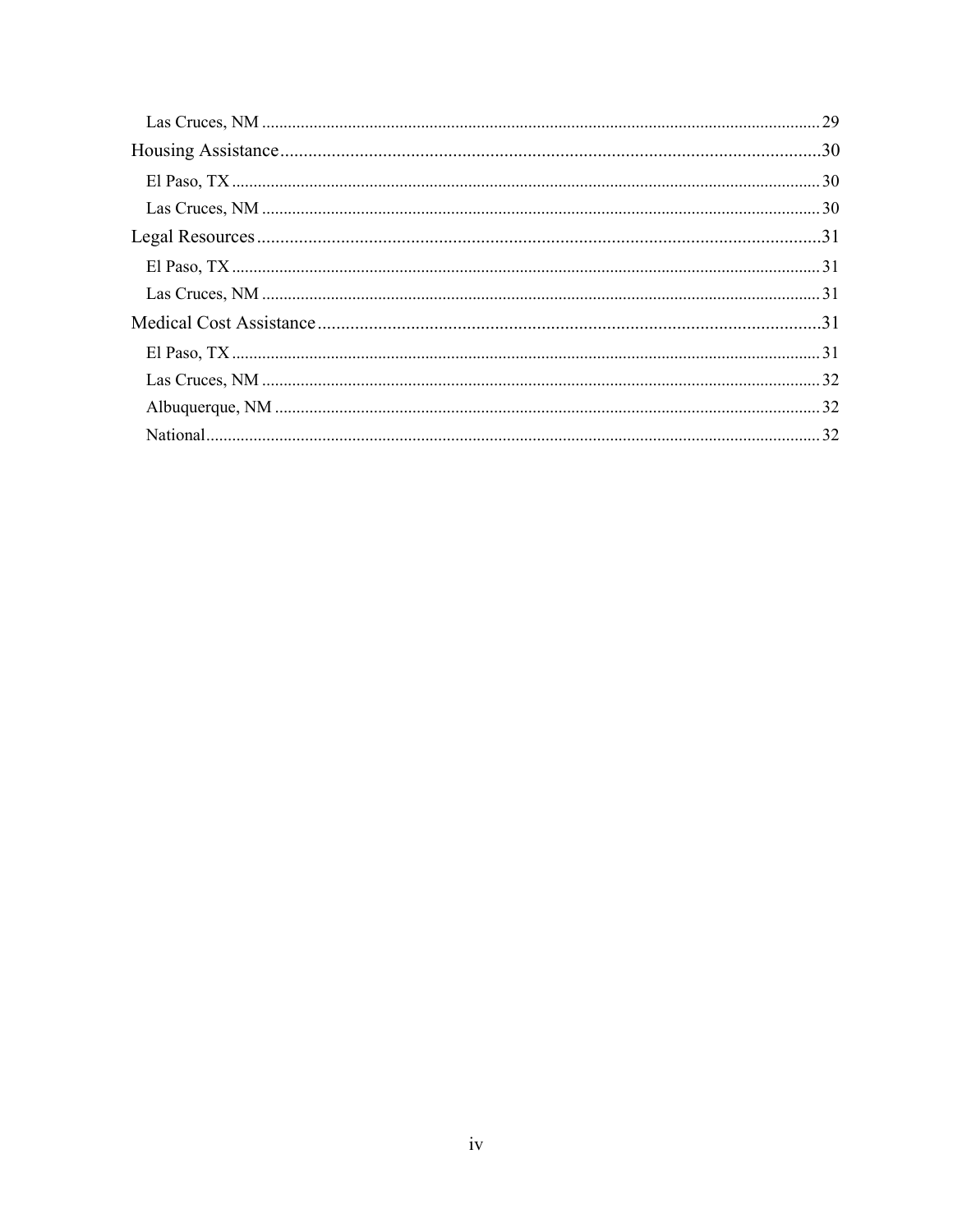# Cancer Related Resources **Beauty Services**

<span id="page-4-4"></span><span id="page-4-3"></span><span id="page-4-2"></span><span id="page-4-1"></span><span id="page-4-0"></span>

| <b>Four Seasons Beauty Program- Rio Grande Cancer Foundation</b><br>616 N. Virginia St., Ste. D, El Paso, TX 79902<br>Services: Provides wigs, hats, scarves, post mastectomy garments, prosthetics, and<br>compression sleeves at no cost to the patient. Mastectomy garment and prosthetic<br>fitting upon appointment.                          | 915-562-7660 |
|----------------------------------------------------------------------------------------------------------------------------------------------------------------------------------------------------------------------------------------------------------------------------------------------------------------------------------------------------|--------------|
| <b>Marcy Aboud Infusion Boutique</b><br>4815 Alameda Avenue, El Paso, TX 79905<br>Services: This Infusion Center houses a boutique where patients can meet with<br>beauty consultants for wig maintenance, scarves and hat sales, and applying<br>cosmetics.                                                                                       | 915-521-7599 |
| <b>Las Cruces, NM</b>                                                                                                                                                                                                                                                                                                                              |              |
| Sarah A Ulsh, CMF, Certified Fitter - Orthopedic Specialties, Inc.<br>2467 S Telshor Blvd, Las Cruces, NM 88011<br>Services: Certified mastectomy fitter. They carry post-surgical garments, including<br>compressive garments, bras, camisoles, swim suits, and breast prosthesis.<br>Appointments are suggested and need a physician's order.    | 575-522-5773 |
| <b>Sue Deerman - Steinmann Prosthetics and Orthotics</b><br>3885 Foothills #1, Las Cruces, NM 88011<br>Services: An ABC Certified Mastectomy Fitter that provides breast prostheses and<br>post-mastectomy apparel, such as bras, shapers, compression garments, swimwear,<br>and head scarves.                                                    | 575-532-5900 |
| <b>Wig Paradise</b><br>1453 E. Amador Ave. Las Cruces, NM 88001<br>Services: Sells a variety of hair products including hair extensions and wigs.                                                                                                                                                                                                  | 575-323-3923 |
| <b>Deming, NM</b>                                                                                                                                                                                                                                                                                                                                  |              |
| Breast Prosthesis - Cancer Support of Deming & Luna County, Inc<br>217 N. Country Club Rd. Deming, NM 88030 · demingcancersupport.com ·<br>$info@$ demingcancersupport.com<br>Services: Provide a selection of prosthesis for mastectomy, mastectomy bras, and a<br>few post-op vests for cancer patients in Deming and Luna County. Free of cost. | 575-546-4780 |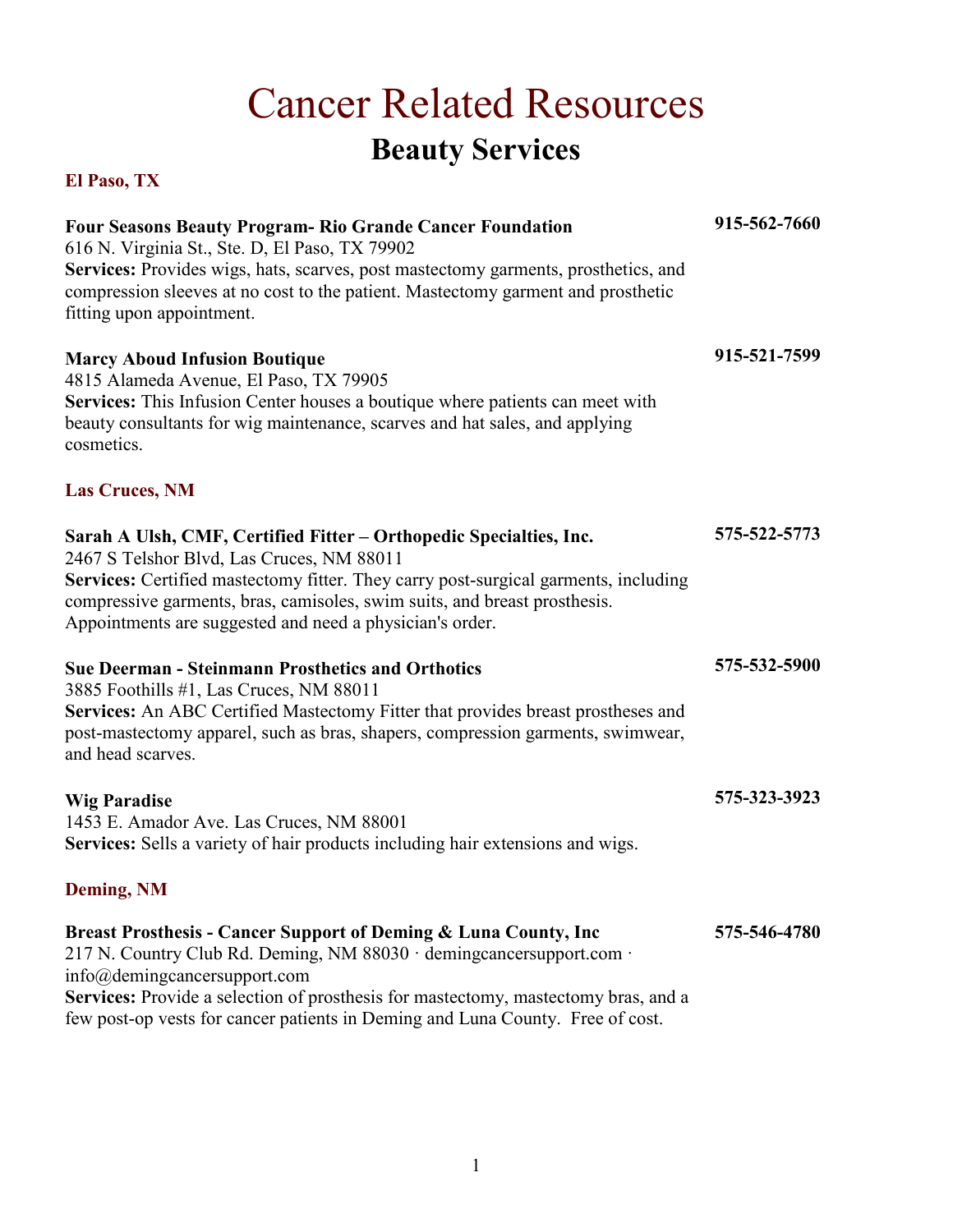### **Beauty Services, continued**

**Wigs, Hats & Scarves - Cancer Support of Deming & Luna County, Inc 575-546-4780**

217 N. Country Club Rd. Deming, NM 88030 · demingcancersupport.com · info@demingcancersupport.com Offer a wide variety of choices in headwear to cancer patients in Deming and Luna County. Free of cost.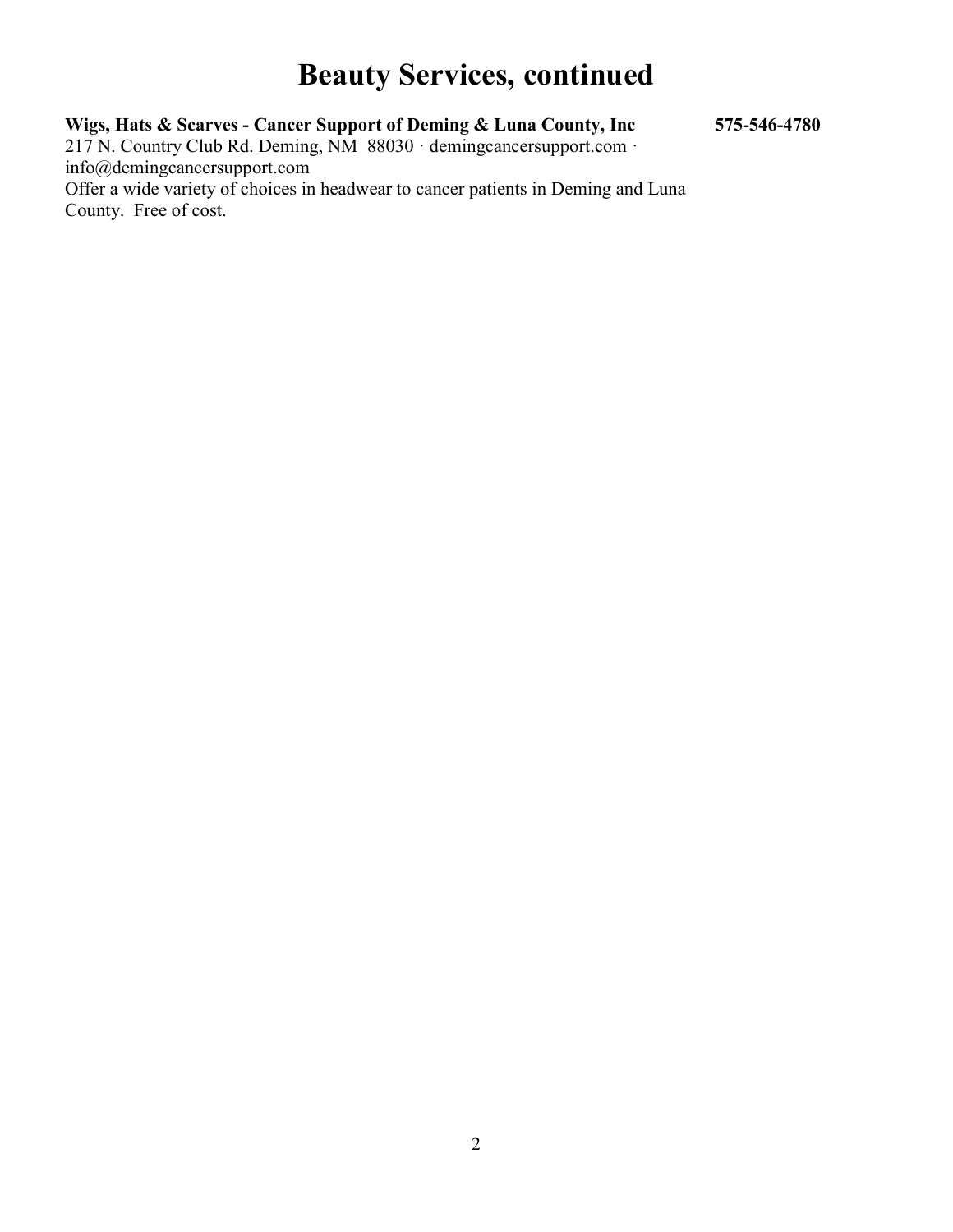### **Cancer Information**

#### <span id="page-6-1"></span><span id="page-6-0"></span>**El Paso, TX**

| <b>American Cancer Society</b><br>10801 Gateway West, Suite 500 El Paso, TX 79935 · www.cancer.org<br>Services: Provides information about research, education, and services related to<br>cancer.                                                                                                                                                                                                                                                                                          | 915-633-1231                       |
|---------------------------------------------------------------------------------------------------------------------------------------------------------------------------------------------------------------------------------------------------------------------------------------------------------------------------------------------------------------------------------------------------------------------------------------------------------------------------------------------|------------------------------------|
| Cancer and Chronic Disease Consortium - (CCDC) - Promotora Program<br>6070 Gateway East, Suite 310, El Paso, TX 79905<br>Services: Provides access to breast and cervical screening services, individual case<br>management, education programs, community outreach programs, assistance with<br>Medicare eligibility and limited financial assistance.                                                                                                                                     | 915-771-6305                       |
| <b>El Paso County Medical Society</b><br>1301 Montana El Paso, TX 79902<br>Services: Provides information on physicians in the El Paso area.                                                                                                                                                                                                                                                                                                                                                | 915-533-0981                       |
| The Green House J. Leighton Green, Jr. Cancer Resource Center<br>616 N. Virginia St., Ste. D, El Paso, TX 79902 · www.rgcf.org<br>Services: Resource center and library with information on cancer, health, and<br>wellness. A project of the Rio Grande Cancer Foundation.                                                                                                                                                                                                                 | 915-562-7660                       |
| <b>Las Cruces, NM</b>                                                                                                                                                                                                                                                                                                                                                                                                                                                                       |                                    |
| Cancer Aid Resource & Education, Inc (C.A.R.E.)<br>125 North Main Street, Suite 114 Las Cruces, NM 88001 · carelascruces.org<br>Services: Assists in services, resources, general education, and other additional<br>services that will help address the many challenges faced by cancer patients,<br>children, and adults.                                                                                                                                                                 | 575-649-0598<br><b>Costs: Free</b> |
| <b>Deming, NM</b>                                                                                                                                                                                                                                                                                                                                                                                                                                                                           |                                    |
| Cancer Resource Library - Cancer Support of Deming & Luna County, Inc<br>217 N. Country Club Rd. Deming, NM 88030 · demingcancersupport.com ·<br>$info(\omega)$ demingcancersupport.com<br>$\mathbf{A}$ and $\mathbf{B}$ and $\mathbf{A}$ and $\mathbf{A}$ and $\mathbf{A}$ and $\mathbf{A}$ and $\mathbf{A}$ and $\mathbf{A}$ and $\mathbf{A}$ and $\mathbf{A}$ and $\mathbf{A}$ and $\mathbf{A}$ and $\mathbf{A}$ and $\mathbf{A}$ and $\mathbf{A}$ and $\mathbf{A}$ and $\mathbf{A}$ and | 575-546-4780                       |

<span id="page-6-3"></span><span id="page-6-2"></span>**Services:** Open to all community members. Provides free materials, as well as reference books that may be checked out for a month at a time.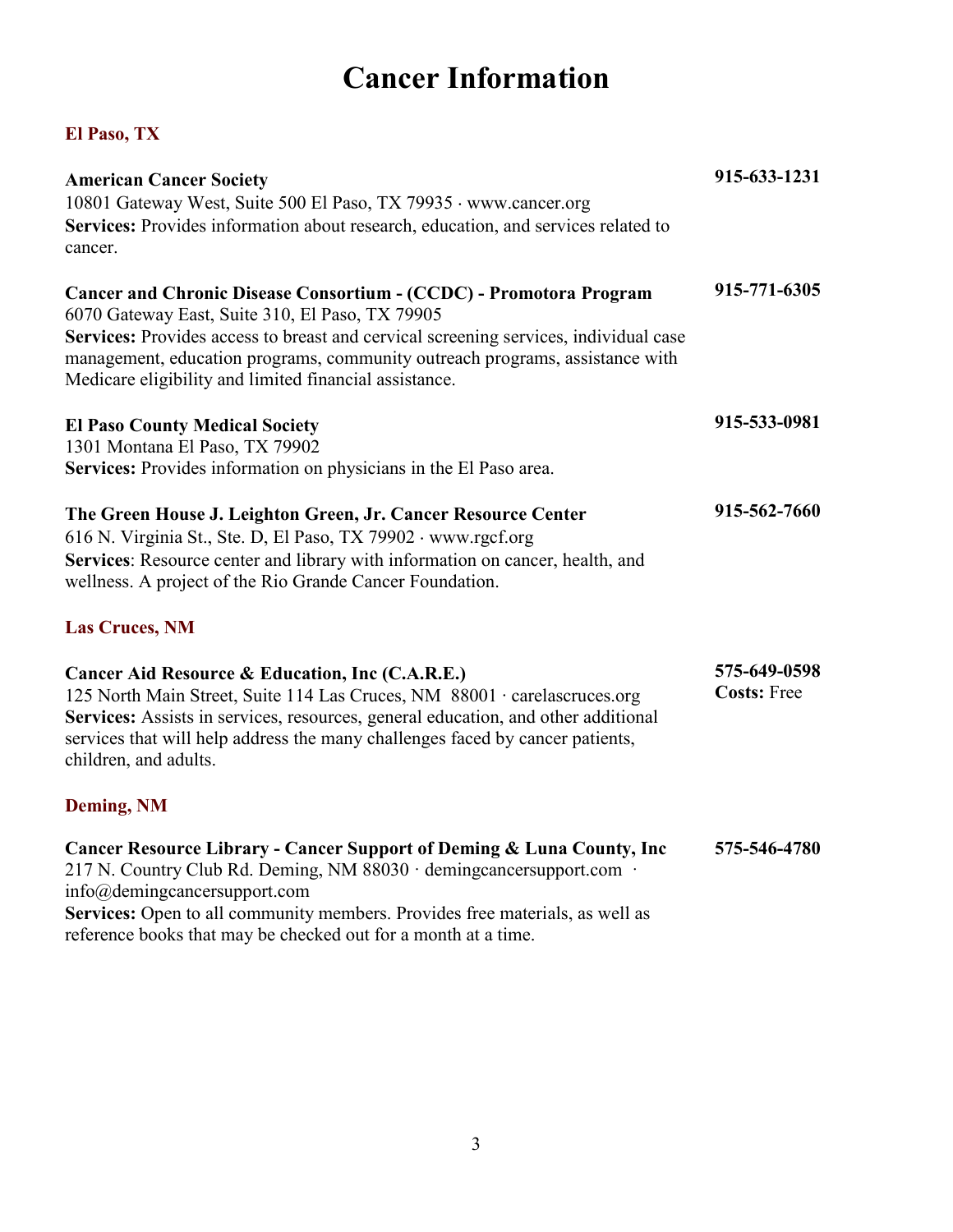# **Cancer Information, continued**

### <span id="page-7-0"></span>**Alamogordo, NM**

<span id="page-7-1"></span>

| <b>Cancer Awareness, Prevalence, Prevention and Early Detection (CAPPED)</b><br>907 New York Ave. Alamogordo, NM 88310 · www.capped.org<br>Services: Offers a variety of cancer programs, including awareness and prevention,<br>education material and seminars, financial assistance, integrative complementary<br>therapies, nutrition, and early detection.                      | 575-434-4673                   |
|--------------------------------------------------------------------------------------------------------------------------------------------------------------------------------------------------------------------------------------------------------------------------------------------------------------------------------------------------------------------------------------|--------------------------------|
| Albuquerque, NM                                                                                                                                                                                                                                                                                                                                                                      |                                |
| <b>American Cancer Society</b><br>8500 Menaul Blvd NE Ste A500, Albuquerque, NM 87112<br>www.cancer.org/about-us/local/new-mexico.html<br>Services: Provides a variety of free services to people with cancer and their loved<br>ones, including awareness and prevention, education material, patient navigation,<br>early detection, transportation, and volunteer opportunities.  | 505-260-2105                   |
| <b>Breast and Cervical Cancer (BCC) Early Detection Program</b><br>5301 Central Avenue NE, Suite 800 Albuquerque, NM 87108<br>Services: Provides free breast and cervical cancer screening and diagnostic services<br>through healthcare providers across New Mexico to low-income or underinsured<br>individuals.                                                                   | 1-877-852-2585<br>505-841-5836 |
| <b>Cancer Services of New Mexico</b><br>P.O. Box 51735 Albuquerque, NM 87181 · www.CancerServicesNM.org<br>Services: Provides free services to New Mexican families coping with cancer.<br>Services include Family Cancer Retreats, Family Cancer Resource Bags, Caregiver<br>Support Program, and the Legal, Insurance and Paperwork Assistance (LIPA)<br>Program.                  | 505-259-9583                   |
| <b>Cancer Support Now</b><br>P.O. Box 37338, Albuquerque, NM 87176 · www.cancersupportnow.org<br>Services: This organization was created by cancer survivors to provide a<br>community of people whose lives have been affected by a cancer diagnosis. The<br>group provides opportunities for those facing cancer to give and receive support.<br>Their helpline is available 24/7. | 505-255-0405<br>855-955-3500   |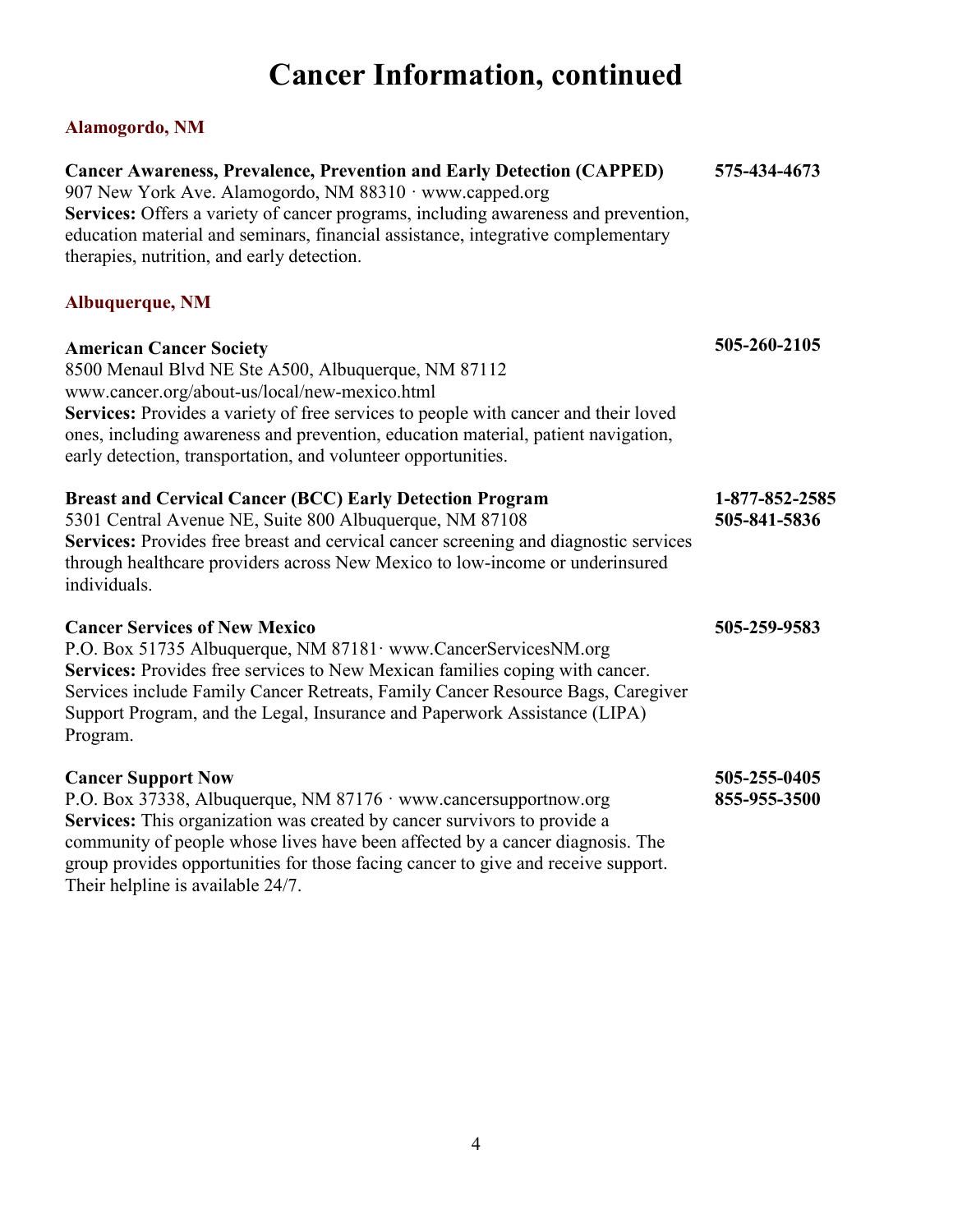### **Cancer Information, continued**

| <b>Comadre a Comadre</b><br>UNM Main Campus-Manzanita Hall, Suite 117 Albuquerque, NM 87131 ·<br>www.comadre.unm.edu<br>Services: A program committed to empowering the lives of Hispanic/Latina women<br>and their loved ones through advocacy, education, navigation, resources, support<br>and research about breast health and breast cancer. Services are in English and<br>Spanish at no cost.                                 | 505-277-2389                      |
|--------------------------------------------------------------------------------------------------------------------------------------------------------------------------------------------------------------------------------------------------------------------------------------------------------------------------------------------------------------------------------------------------------------------------------------|-----------------------------------|
| <b>Comprehensive Cancer Program - New Mexico Department of Health</b><br>5301 Central Avenue NE, Suite 800 Albuquerque, NM 87108 ·<br>www.nmhealth.org/about/phd/pchb/ccp/<br>Services: Offer cancer information and resources to the public and health care<br>providers.                                                                                                                                                           | 505-222-8609                      |
| <b>New Mexico Cancer Care Alliance</b><br>1201 Camino de Salud, Albuquerque, NM, 87106<br>Services: Provides New Mexicans with local access to new, experimental cancer<br>treatments and the latest information from cancer research studies.                                                                                                                                                                                       | 505-272-7813<br><b>Cost: Free</b> |
| <b>New Mexico Cancer Center Foundation</b><br>4901 Lang Avenue NE, Albuquerque, NM 87109 ·<br>www.nmcancercenterfoundation.org<br>Services: Supports patient's non-medical needs during their battle against cancer<br>and provide education programs to increase awareness and early diagnosis of<br>cancer. Patients from the New Mexico Cancer Center's Albuquerque and Gallup<br>locations may qualify for financial assistance. | 505-828-3791                      |
| <b>New Mexico Cancer Patient Navigation Network</b><br>Contact Elba Saavedra: nmcpnn@gmail.com<br>Services: Their goal is to improve cancer outcomes and remove barriers for cancer<br>patients. They strive to bring together different types of navigators from various<br>backgrounds from throughout New Mexico to make a positive difference in the lives<br>of cancer patients.                                                |                                   |
| The Gynecological Cancer Awareness Project                                                                                                                                                                                                                                                                                                                                                                                           | 505-610-9300                      |

P.O Box 4524 Albuquerque, NM 87109 · www.theGCAP.org Services: This program provides classes and support to women who are fighting gynecological and breast cancer. Financial assistance is given to eligible patients in New Mexico.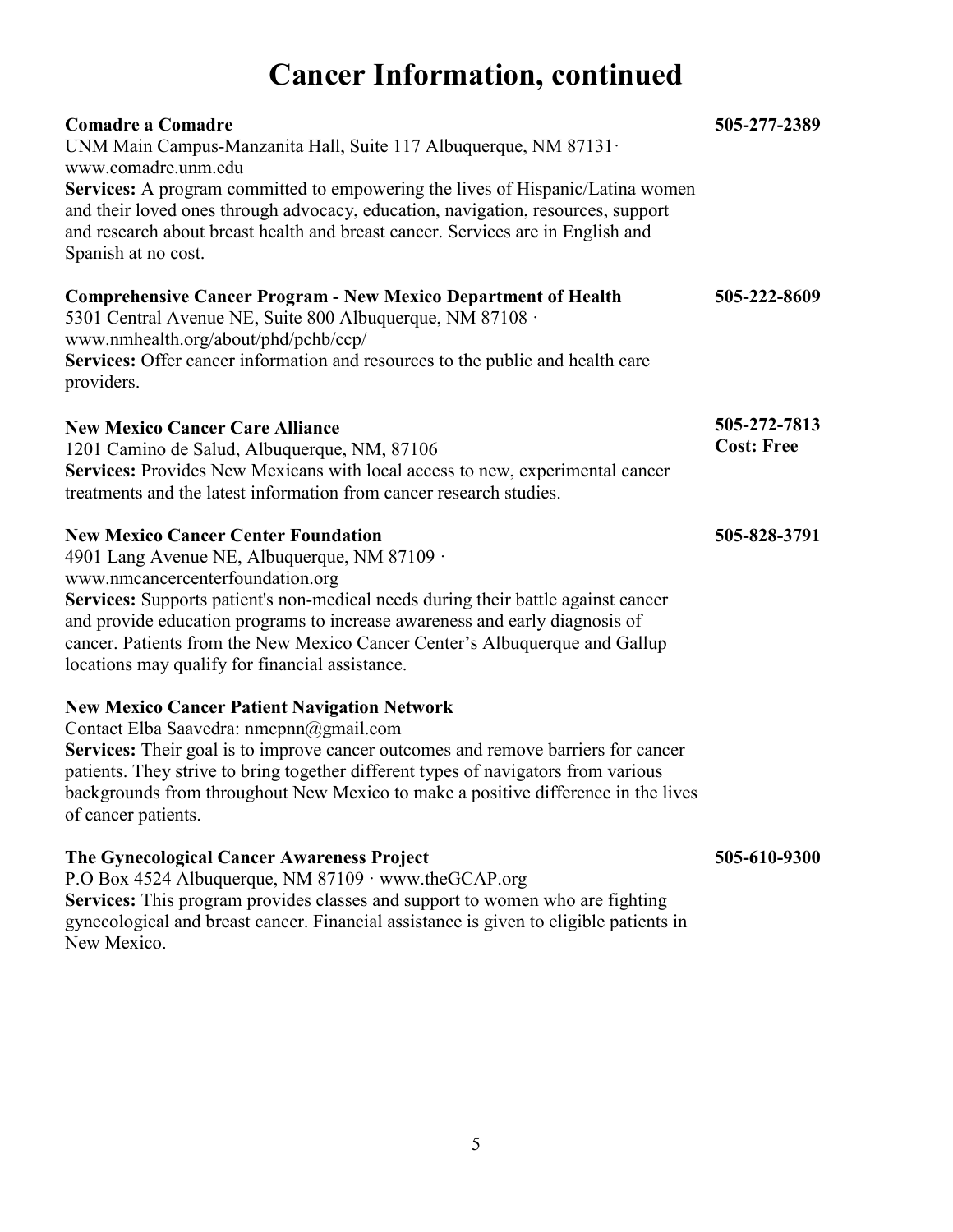### **Cancer Information, continued**

#### **The Leukemia & Lymphoma Society - New Mexico/ El Paso Chapter**

8500 Menaul Blvd. NE Suite B-295, Albuquerque, NM 87112 · www.LLS.org/nm **Services:** Voluntary health organization dedicated to funding blood cancer research, providing education, and patient services. Services offered at no cost include medical and non-medical financial support, peer-to-peer support, family support groups, local education programs, free education materials, caregiver resources, online chats and discussion boards, and disease-specific web seminars/teleconferences.

#### <span id="page-9-0"></span>**National**

#### **Cancer.net**

www.cancer.net

**Services:** Information and resources for people living with cancer and those who care for them to help patients and families make informed health-care decisions. Oncologist-approved information from the American Society of Clinical Oncology (ASCO).

#### **Mesothelioma Group**

www.mesotheliomagroup.com **Services**: Provides free information and support focused on helping patients. **505-872-0141 or 1-800-955-4572**

**Online Cost:** Free

**Online Cost:** Free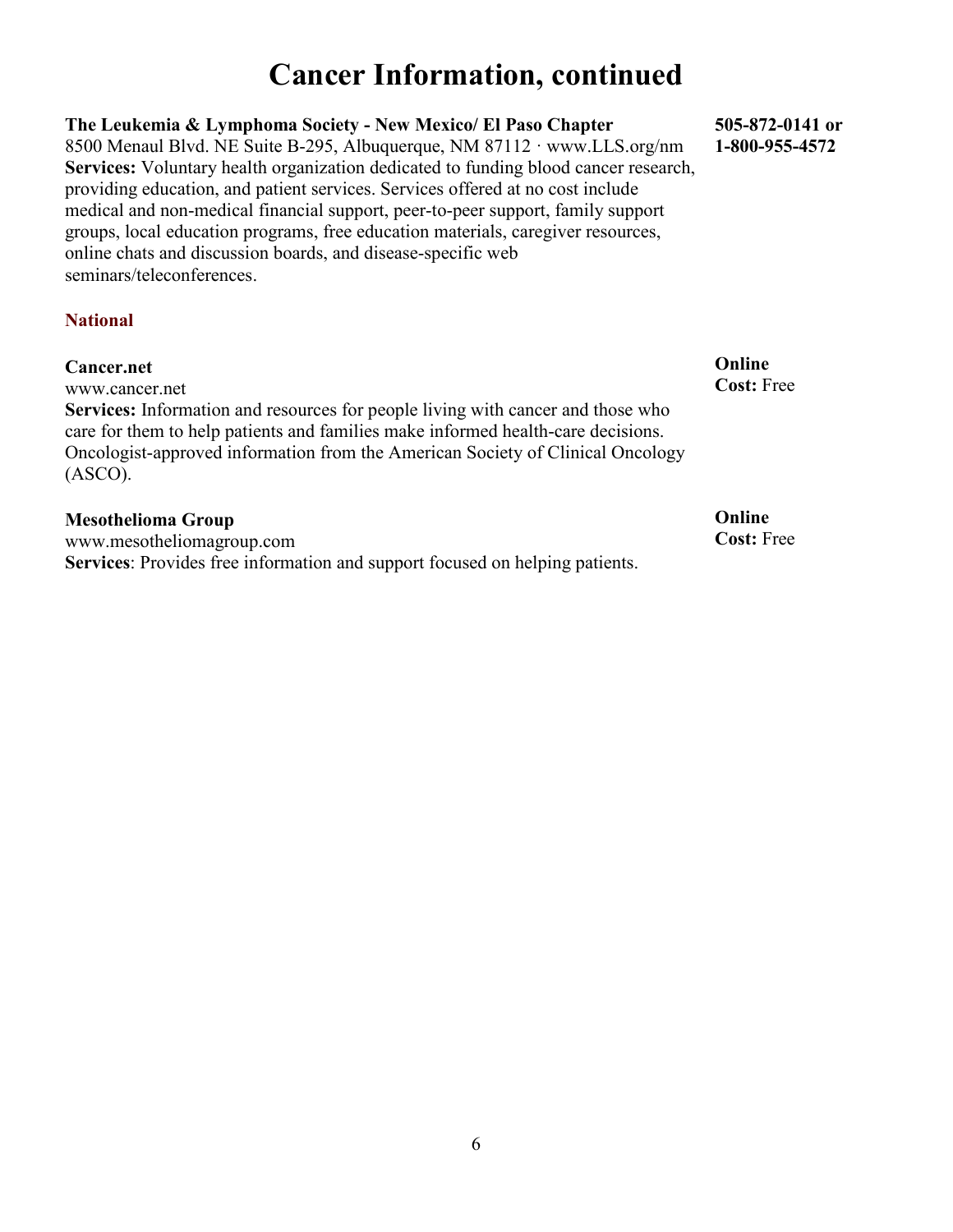# **Cancer Survivor Programs**

#### <span id="page-10-1"></span><span id="page-10-0"></span>**El Paso, TX**

| <b>Active Living after Cancer</b><br>6070 Gateway East, Suite 310 El Paso TX 79905<br>Services: A 10-week workshop for cancer survivors and caregivers with various<br>topics related to survivorship (e.g. active living after cancer, nutrition, self-esteem,<br>and spirituality). Meet once a week, either Tuesday or Thursdays.                                                                                                                                                | 915-771-6305                      |
|-------------------------------------------------------------------------------------------------------------------------------------------------------------------------------------------------------------------------------------------------------------------------------------------------------------------------------------------------------------------------------------------------------------------------------------------------------------------------------------|-----------------------------------|
| <b>Chia's Silver Lining</b><br>7101 N. Mesa Street Suite 351 El Paso, TX 79912 · chiasilverlining.com<br>Services: Chia's Silver Lining aims to provide a community for cancer patients,<br>survivors, and their loved ones by offering education, support group meetings, and<br>products for cancer survivors.                                                                                                                                                                    | 1-833-275-2442                    |
| <b>Elsa's Hope</b><br>https://www.facebook.com/elsashope2018/ · info@elsashope.org<br>Services: They provide services for the El Paso cancer community including a<br>pantry, cleaning services, and yard work for cancer survivors and their families.                                                                                                                                                                                                                             | 915-613-7982                      |
| <b>Deming, NM</b>                                                                                                                                                                                                                                                                                                                                                                                                                                                                   |                                   |
| Patient Advocate - Cancer Support of Deming & Luna County, Inc<br>217 N. Country Club Rd. Deming, NM 88030 · demingcancersupport.com ·<br>$info(\omega)$ demingcancersupport.com<br>Services: For cancer patients in Deming and Luna County. Patient Advocate offers<br>free assistance with filling out insurance and medical forms, setting appointments,<br>finding financial assistance programs; finding pharmaceutical assistance programs,<br>and having someone to talk to. | 575-546-4780                      |
| Albuquerque, NM                                                                                                                                                                                                                                                                                                                                                                                                                                                                     |                                   |
| <b>Cancer Services of New Mexico - Family Cancer Retreats</b><br>P.O. Box 51735 Albuquerque, NM 87181-1735 · www.cancerservicesnm.org<br>Services: Educational retreat for cancer patients/survivors and their primary<br>caregivers to provide information to manage the treatment and survival process.                                                                                                                                                                           | 505-239-4239<br><b>Cost: Free</b> |

<span id="page-10-3"></span><span id="page-10-2"></span>Family cancer retreats are offered twice a year.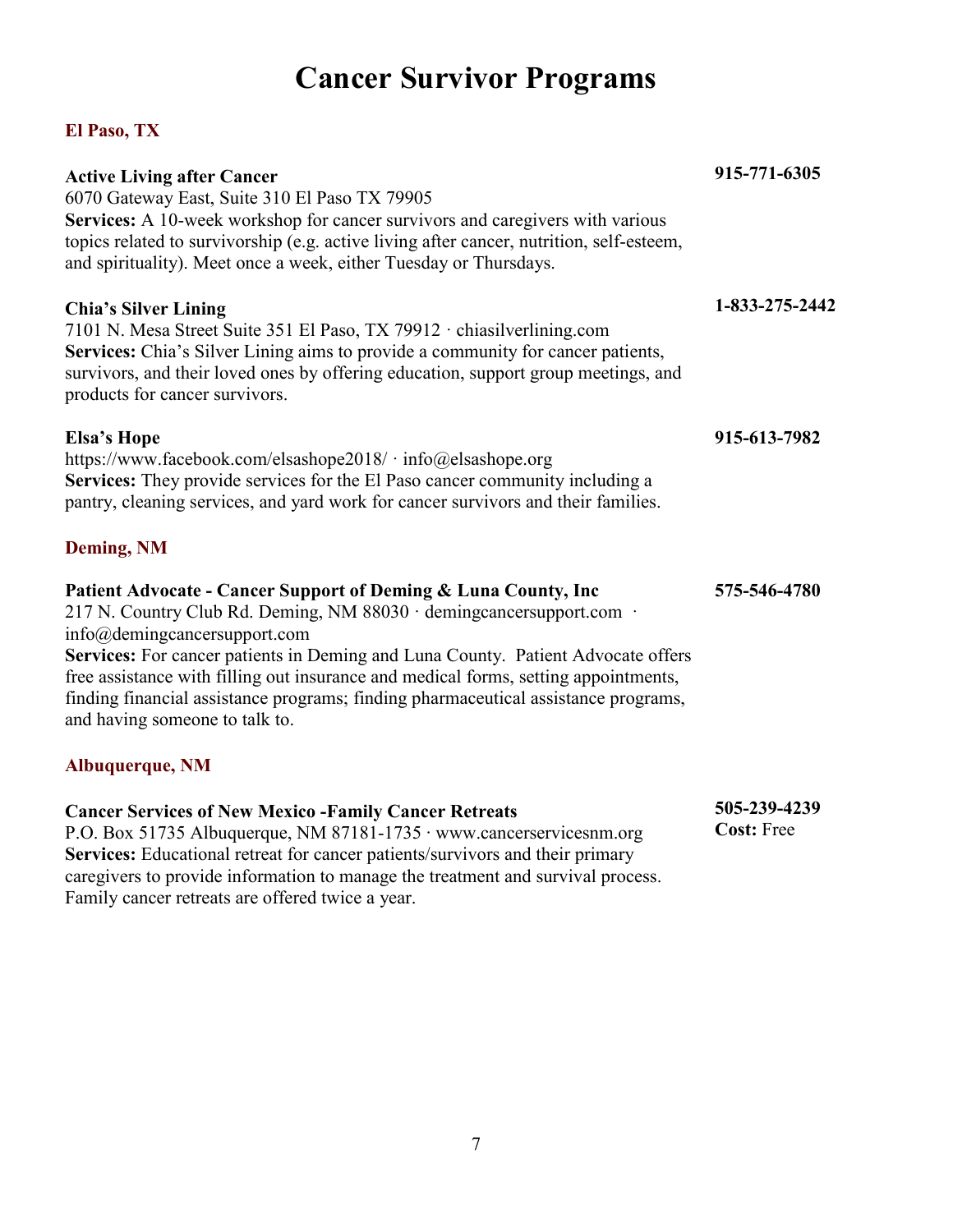### **Cancer Treatment Centers**

<span id="page-11-4"></span><span id="page-11-3"></span><span id="page-11-2"></span><span id="page-11-1"></span><span id="page-11-0"></span>

| <b>Cancer Treatment Institute</b>                                                                                                                                                                 | 915-921-7855 |
|---------------------------------------------------------------------------------------------------------------------------------------------------------------------------------------------------|--------------|
| 1400 George Dieter Dr. Ste 170, El Paso, TX 79936                                                                                                                                                 |              |
| Services: Provides cancer treatment for individuals who live in the El Paso and                                                                                                                   |              |
| Juarez area.                                                                                                                                                                                      |              |
| <b>Texas Oncology - El Paso Cancer Treatment Centers</b>                                                                                                                                          | 915-599-1313 |
| 7848 Gateway East, El Paso, TX 79915                                                                                                                                                              | 915-544-6750 |
| 1901 Grandview Ave., El Paso, TX 79902                                                                                                                                                            | 915-849-2700 |
| 3270 Joe Battle Blvd., El Paso, TX 79938                                                                                                                                                          |              |
| Services: Offers cancer treatments in the state of Texas.                                                                                                                                         |              |
| <b>Las Cruces, NM</b>                                                                                                                                                                             |              |
| <b>Cancer Center of Las Cruces - Memorial Medical Center</b>                                                                                                                                      | 575-521-6727 |
| 2530 S. Telshor Blvd, Suite 107 Las Cruces, New Mexico 88011 ·                                                                                                                                    |              |
| www.mmclc.org/services/cancer-services                                                                                                                                                            |              |
| Services: Provides cancer treatment and cancer support services.                                                                                                                                  |              |
| Alamogordo, NM                                                                                                                                                                                    |              |
| <b>Champion Cancer Center - Gerald Champion Regional Medical Center</b><br>2559 N. Medical Dr., Suite G, Alamogordo, NM 88310<br>Services: Provides cancer treatment and cancer support services. | 575-437-8126 |
| Albuquerque, NM                                                                                                                                                                                   |              |
| <b>Lovelace Cancer Center</b><br>715 Dr. Martin Luther King Jr, Ave. NE, Ste 102 Albuquerque, NM 87102 ·<br>www.lovelacecancercenter.com                                                          | 505-727-7900 |
| Services: Provides cancer treatment and cancer support services.                                                                                                                                  |              |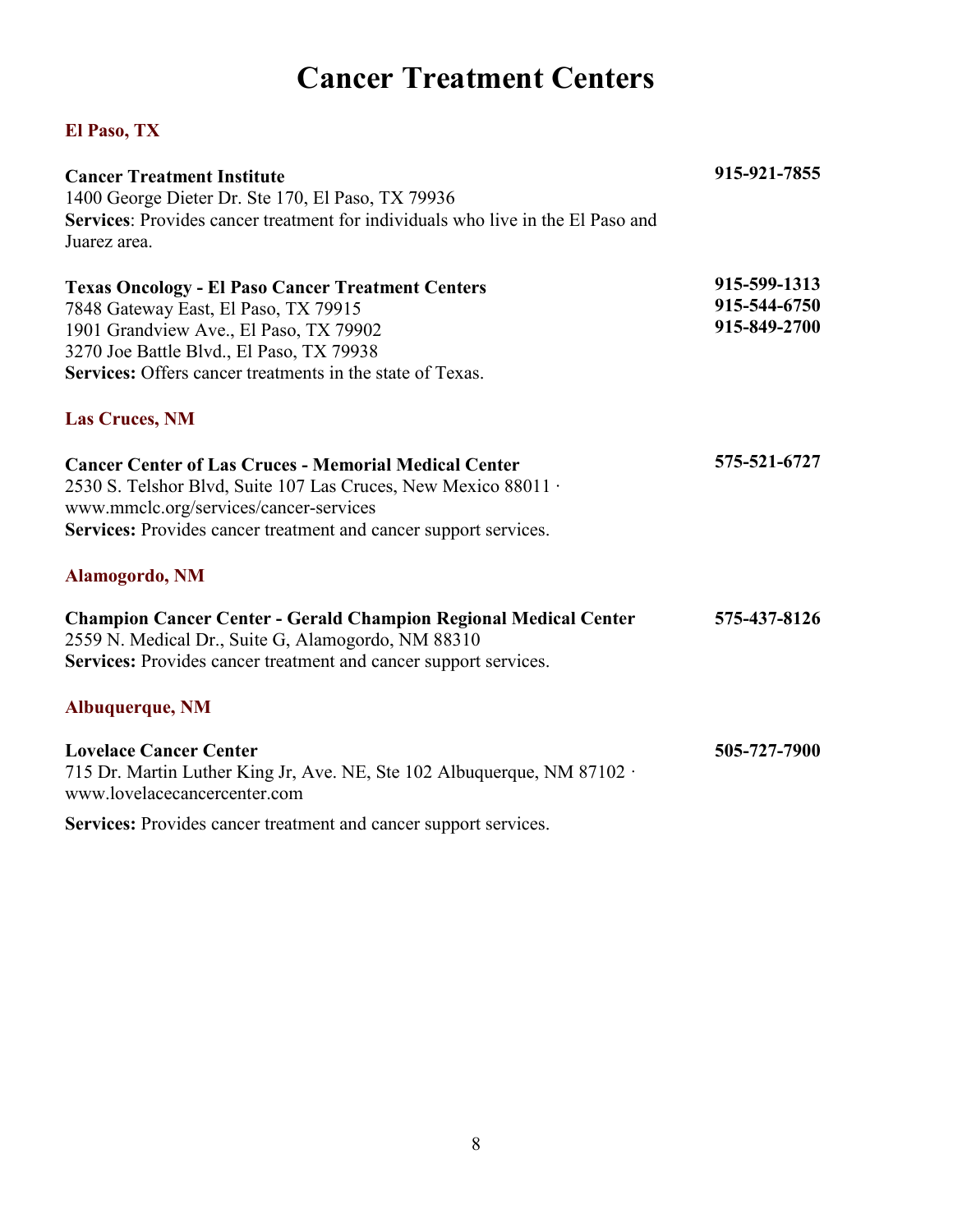# **Cancer Treatment Centers, continued**

| <b>Lovelace Women's Hospital Breast Cancer Care Center</b><br>4701 Montgomery Blvd NE Albuquerque, NM 87109 · Sandra Arellano,<br>Sandra.arellano@lovelace.com · www.lovelace.com/breast-health-center<br>Services: Provides cancer treatment and support services to breast cancer patients.                                                                                                                                                                                                                                                         | 505-727-6900 |
|-------------------------------------------------------------------------------------------------------------------------------------------------------------------------------------------------------------------------------------------------------------------------------------------------------------------------------------------------------------------------------------------------------------------------------------------------------------------------------------------------------------------------------------------------------|--------------|
| <b>New Mexico Cancer Center</b><br>4901 Lang Avenue NE Albuquerque, NM 87109<br>www.nmcancercenter.org<br>Services: Provides cancer care for all New Mexicans.                                                                                                                                                                                                                                                                                                                                                                                        | 505-842-8171 |
| Presbyterian Cancer Center at Kaseman<br>8300 Constitution Ave. NE Albuquerque, NM 87110 · www.phs.org/cancer<br>Services: Provides cancer treatment and cancer support services.                                                                                                                                                                                                                                                                                                                                                                     | 505-559-6101 |
| Presbyterian Healthplex and OP Rehabilitation Services<br>6301 Forest Hills Drive NE. Albuquerque, NM 87109<br>Services: Offers programs for patients in all phases of cancer treatment to help<br>minimize the side effects of cancer treatment and to increase strength, endurance,<br>and the ability to perform daily activities. Programs include physical therapy,<br>occupational therapy, lymphedema therapy, and speech and language pathology.<br>They also provide educational and exercise programs for cancer patients and<br>survivors. | 505-823-8350 |
| <b>Presbyterian Ted and Margaret Jorgensen Cancer Center</b><br>2400 Unser Blvd. SE, Rio Rancho, NM 87124 · www.phs.org/cancer<br>Services: Provides cancer treatment and cancer support services.                                                                                                                                                                                                                                                                                                                                                    | 505-559-6100 |
| <b>Southwest Women's Oncology</b><br>201 Cedar St. SE, Suite 304, Albuquerque, NM 87106 ·<br>www.sswwomensoncology.com<br>Services: Provide care to patients with gynecologic cancers.                                                                                                                                                                                                                                                                                                                                                                | 505-843-7813 |
| <b>University of New Mexico Comprehensive Cancer Center</b><br>1201 Camino de Salud Albuquerque, NM 87131 · cancer.unm.edu<br>Services: Designated by the National Cancer Institute as a comprehensive cancer<br>center. Provides cancer treatment and cancer support services.                                                                                                                                                                                                                                                                       | 505-272-4946 |
| <b>Women's Cancer and Surgical Care</b><br>4610 Jefferson Ln NE, Albuquerque, NM 87109 · www.wcscnm.com<br>Services: Provides cancer care in three locations in New Mexico and one in El Paso,<br>TX.                                                                                                                                                                                                                                                                                                                                                 | 505-559-4495 |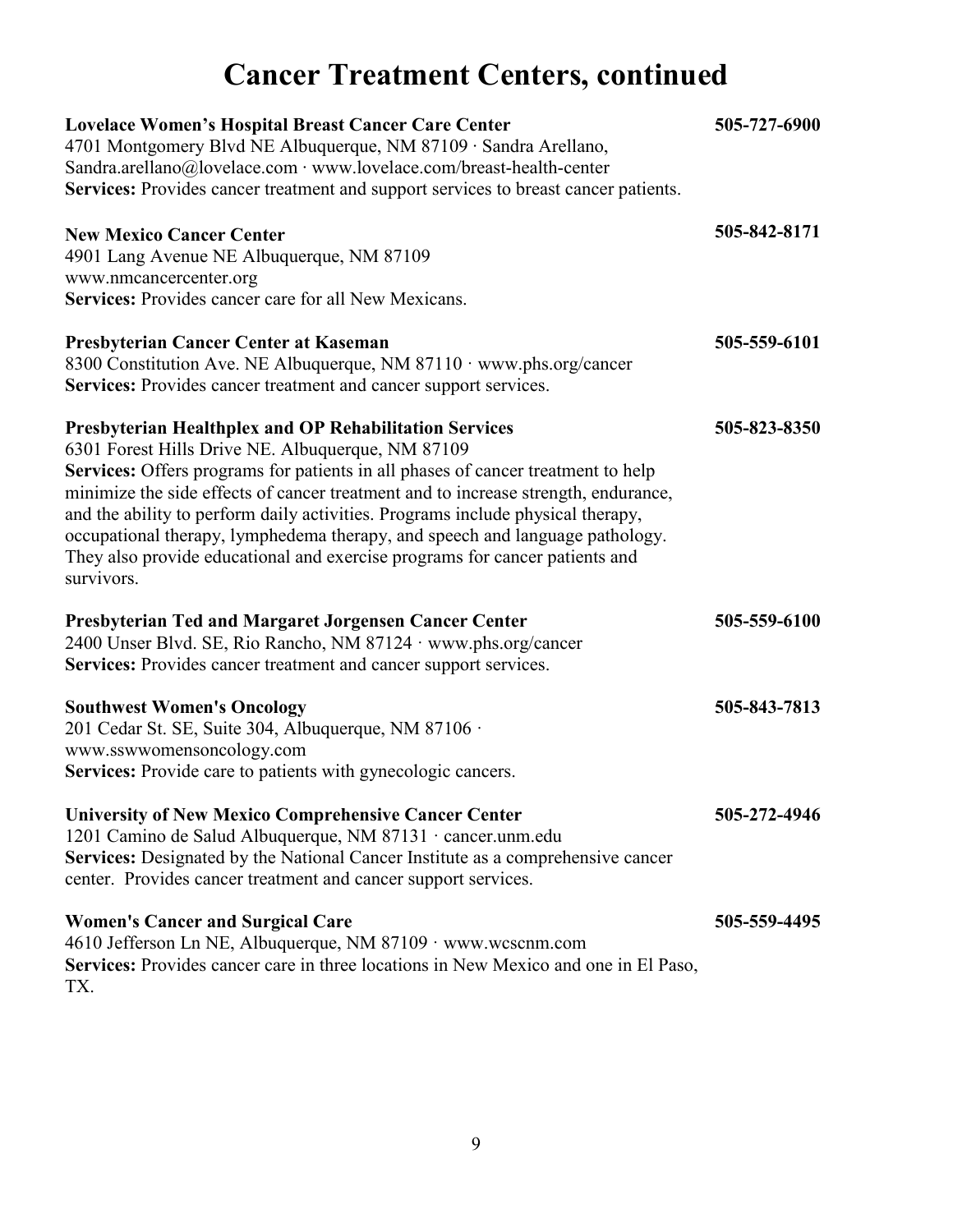### <span id="page-13-0"></span>**Resources for children who have parents with cancer**

#### <span id="page-13-1"></span>**New Mexico and El Paso, TX**

#### **Camp Kesem at New Mexico State University**

www.campkesem.org/nmsu/ **Services:** A national organization with a chapter at New Mexico State University that organizes yearly camping trips for children, ages 6-18, whose parent is a cancer survivor. Organizes other family activities throughout the year.

#### <span id="page-13-2"></span>**Albuquerque, NM**

#### **CLIMB**

4901 Lang Ave NE, Albuquerque, NM 87109 · nmcancercenter.org **Services:** A program for kids and teens that have a parent, grandparent or guardian with cancer. This program is open to community and serves children and teens from 1st grade – Senior year in High School. Facilitators provide this six-week program on Thursdays from 6:00-7:30 p.m. This program is offered several times a year.

**260-225-3736 Cost:** Free

**505-796-3513**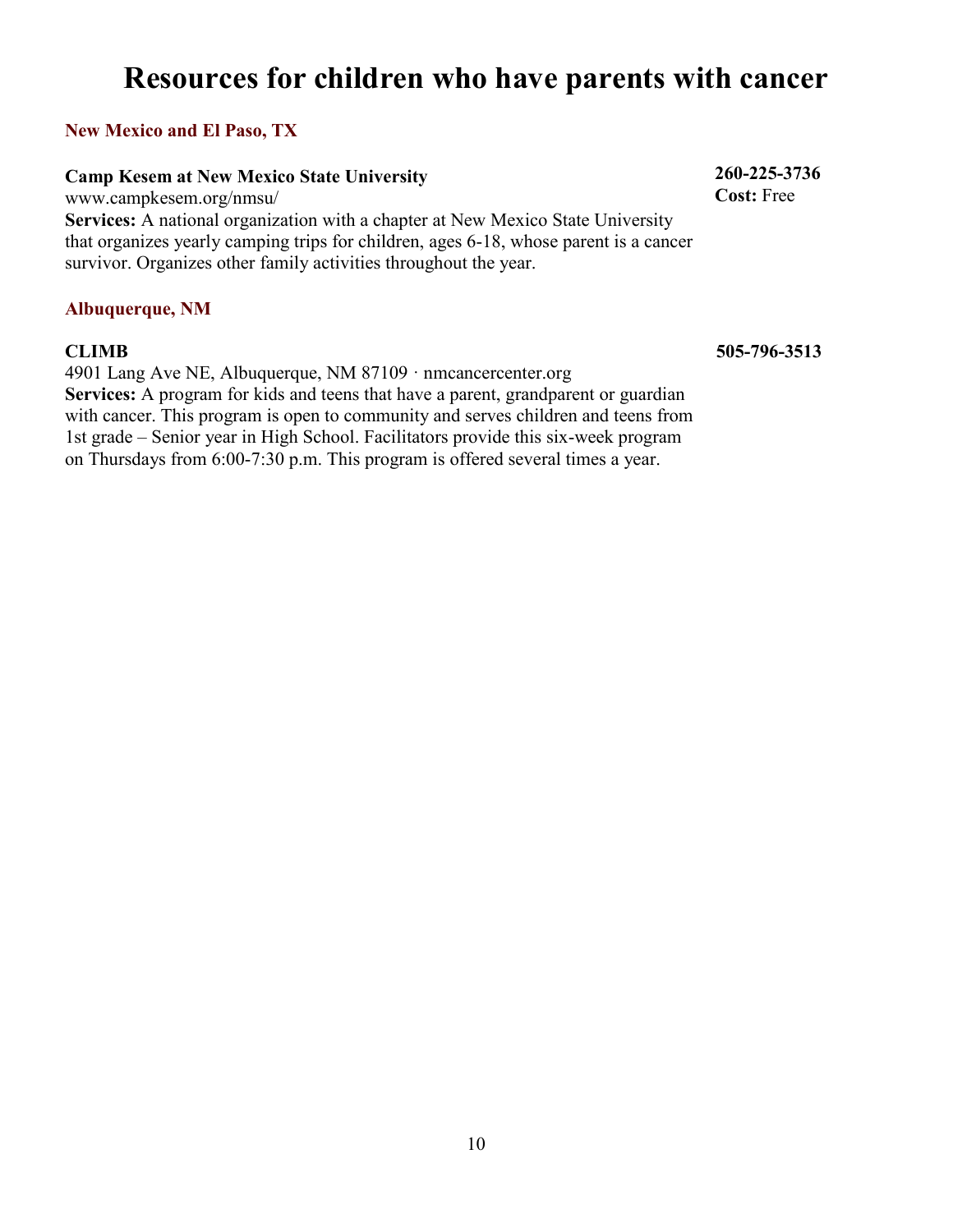## **Financial Assistance for Cancer Patients**

<span id="page-14-3"></span><span id="page-14-2"></span><span id="page-14-1"></span><span id="page-14-0"></span>

| <b>Cancer and Chronic Disease Consortium, Inc.</b><br>6070 Gateway East. Ste. 310, El Paso, TX 79905<br>Services: Provides access to services for breast and cervical screenings, individual<br>case management, education programs, community outreach programs, assistance<br>with Medicare eligibility, and limited financial assistance.                                                                                        | 915-771-6305      |
|-------------------------------------------------------------------------------------------------------------------------------------------------------------------------------------------------------------------------------------------------------------------------------------------------------------------------------------------------------------------------------------------------------------------------------------|-------------------|
| <b>Rio Grande Cancer Foundation</b><br>616 N. Virginia, Suite D, El Paso, TX 79902 · www.rgcf.org<br>Services: This program provides El Paso residents with cancer assistance in the<br>form of a pre-paid VISA card which can be used for needs associated with a cancer<br>diagnosis, such as treatment evaluation, travel, lodging, and co-payments.                                                                             | 915-562-7660      |
| Sobreviviendo El Cáncer/Surviving Cancer<br>1400 Hardaway, S. 220, El Paso, TX 79903 ·<br>umcfoundationelpaso.org/sobreviviendo<br>Services: This program is designed to help cancer patients that are at risk of not<br>following their treatment plan because of financial issues. Patients can be eligible<br>for health services, medical services, pharmacy needs, short term housing<br>assistance, and transportation needs. | 915-521-7229      |
| <b>Las Cruces, NM</b><br>Cancer Aid Resource and Education, INC. (C.A.R.E.)<br>125 North Main Street, Suite 114, Las Cruces, NM 88001 · ww.carelascurces.org<br>Services: Provides financial assistance for utilities, groceries, rent, medical travel<br>costs (e.g. gas cards to get to treatment) and lodging.                                                                                                                   | 575-649-0598      |
| <b>Albuquerque, NM</b>                                                                                                                                                                                                                                                                                                                                                                                                              |                   |
| <b>YWCA Middle Rio Grande, Women's Health Equity Program</b><br>210 Truman St. NE, Suite A, Albuquerque, NM 87108 · www.ywca-nm.org<br>Services: Provides women with financial assistance for annual screening<br>mammograms and for diagnostic mammograms and ultrasounds. Also provides<br>personal reminders and transportation assistance for women to get annual<br>mammograms.                                                | 505-254-9922 x128 |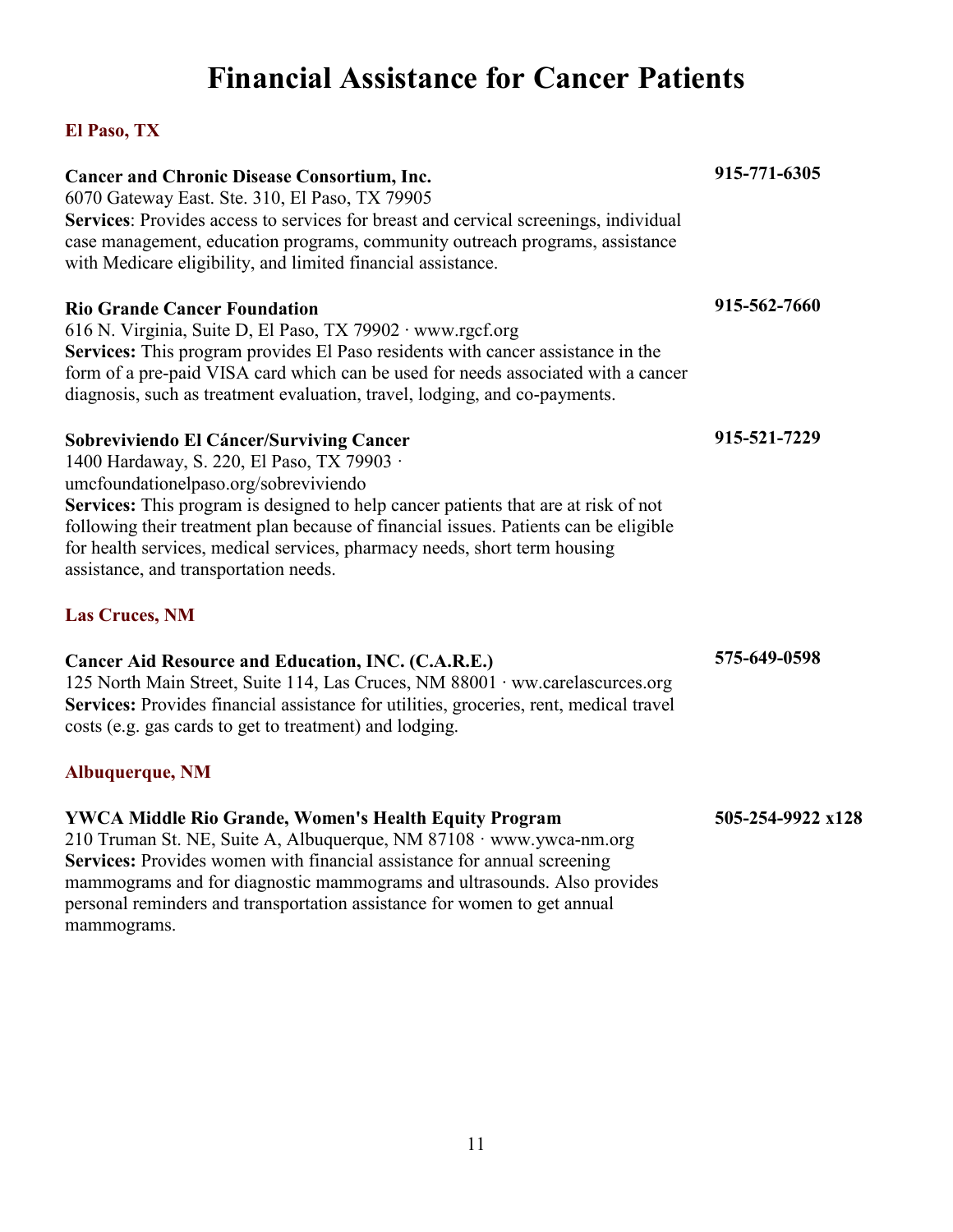### **Lodging for Cancer Patients**

#### <span id="page-15-1"></span><span id="page-15-0"></span>**El Paso, TX**

#### **American Cancer Society Guestroom Program**

10801 Gateway West, Ste. 500 El Paso, TX 79935 www.cancer.org **Services**: Provides housing during cancer treatment for out-of-town patients.

#### <span id="page-15-2"></span>**Albuquerque, NM**

#### **Casa Esperanza**

1005 Yale Blvd. NE Albuquerque, NM 87106 · www.casanm.org **Services:** Affordable lodging for out of town patients facing cancer and other serious medical needs. Families can remain together while facing the challenges of cancer and other serious medical needs. Casa Esperanza can house up to 28 families each night.

#### **Holland's Rose, Inc. Medical Hospitality House**

132 Griegos Rd. NW, Albuquerque, NM 87107 ∙ www.HollandsRose.com **Services:** Provides affordable housing for those who must travel to Albuquerque for medical care, especially for those receiving cancer treatments. Family members of patients are welcome.

#### <span id="page-15-3"></span>**National**

#### **Hotel Partner Program by American Cancer Society 800-227-2345**

**Services:** Provides lodging for cancer patients who are traveling in order to receive medical care. Participating hotels provide hotel rooms free or for a reduced cost. Call for more information.

#### **915-544-4425**

**505-246-2700**

**505-345-2020**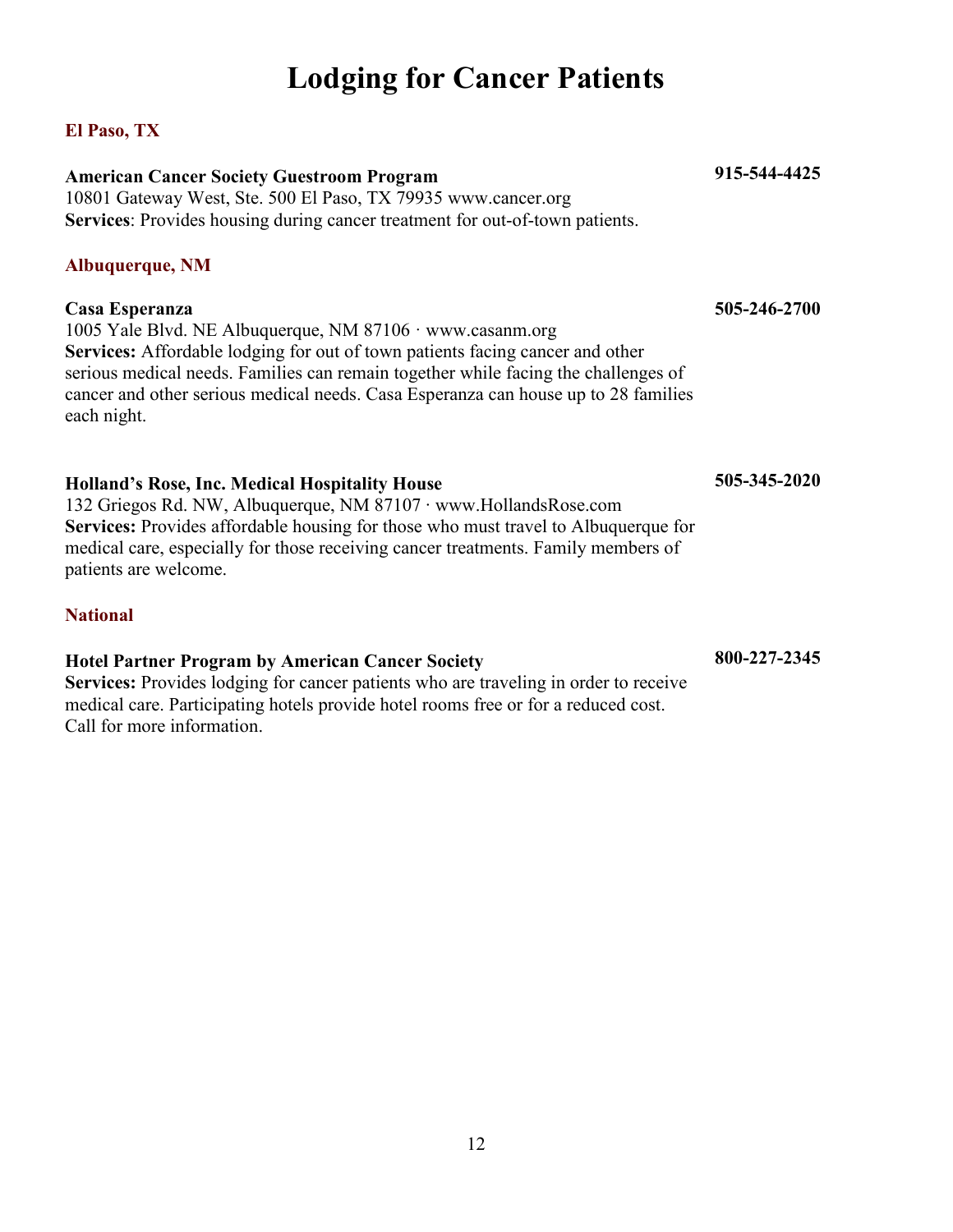# **Support Groups**

<span id="page-16-2"></span><span id="page-16-1"></span><span id="page-16-0"></span>

| <b>Breast Cancer Support Group - Hospitals of Providence</b><br>Memorial Campus - Auditorium A, 2001 N. Oregon St., El Paso, TX                                                                                                                                                                                                                                                                                                                      | 915-577-8409 or<br>Direct phone line:<br>915-577-8442 (Rosie) |
|------------------------------------------------------------------------------------------------------------------------------------------------------------------------------------------------------------------------------------------------------------------------------------------------------------------------------------------------------------------------------------------------------------------------------------------------------|---------------------------------------------------------------|
| Services: This support group provides a place for women who have survived breast<br>cancer to share their survivor stories. This group also provides information on how<br>to stay healthy and how to help others who are fighting breast cancer. They meet<br>every 3rd Wednesday of the month.                                                                                                                                                     |                                                               |
| <b>Cancer Support Group - Hospitals of Providence Sierra Campus</b><br>1625 Medical Center Dr., El Paso, TX 79902<br>Services: A general cancer support group. This group meets every second Tuesday<br>of the month at the Hospitals of Providence Sierra Campus.                                                                                                                                                                                   | 915-577-8442                                                  |
| <b>Friends Help Friends - Breast Cancer Support Group</b><br>Hospitals of Providence – Imaging West<br>601 Sunland Park Drive, El Paso, TX 79912                                                                                                                                                                                                                                                                                                     | 915-577-7186<br>915-577-8442                                  |
| Hospitals of Providence – Imaging East<br>2400 Trawood, El Paso, TX 79936<br>Services: Breast Cancer Support Group where women can share their survivor<br>stories, find out how to stay healthy, and help others fight breast cancer. This group<br>meets every third Wednesday of every month at 6:00pm.                                                                                                                                           |                                                               |
| <b>Women's Cancer Support Group</b><br>Rio Grande Cancer Foundation<br>616 N. Virginia St., El Paso, TX 79902<br>Services: This support group focuses on women cancer survivors and welcomes<br>their friends and family members. This group meets every third Thursday of the<br>month from 6:00pm to 7:30pm.                                                                                                                                       | 915-577-7186<br>915-373-6115                                  |
| <b>Las Cruces, NM</b>                                                                                                                                                                                                                                                                                                                                                                                                                                |                                                               |
| <b>Bilingual Cancer Care Group</b><br>University United Methodist Church 2000 S. Locust Las Cruces, NM ·<br>Email: miaismine $22@$ gmail.com<br>Services: This bilingual group, facilitated by Patricia Ontiveros, is for those who are<br>affected by cancer being they are patients, survivors, family relatives, friends,<br>caretaker, or have lost someone due to cancer. This group meets every 2nd and 4th<br>Tuesday of the month at 6:30pm. | 575-621-7554                                                  |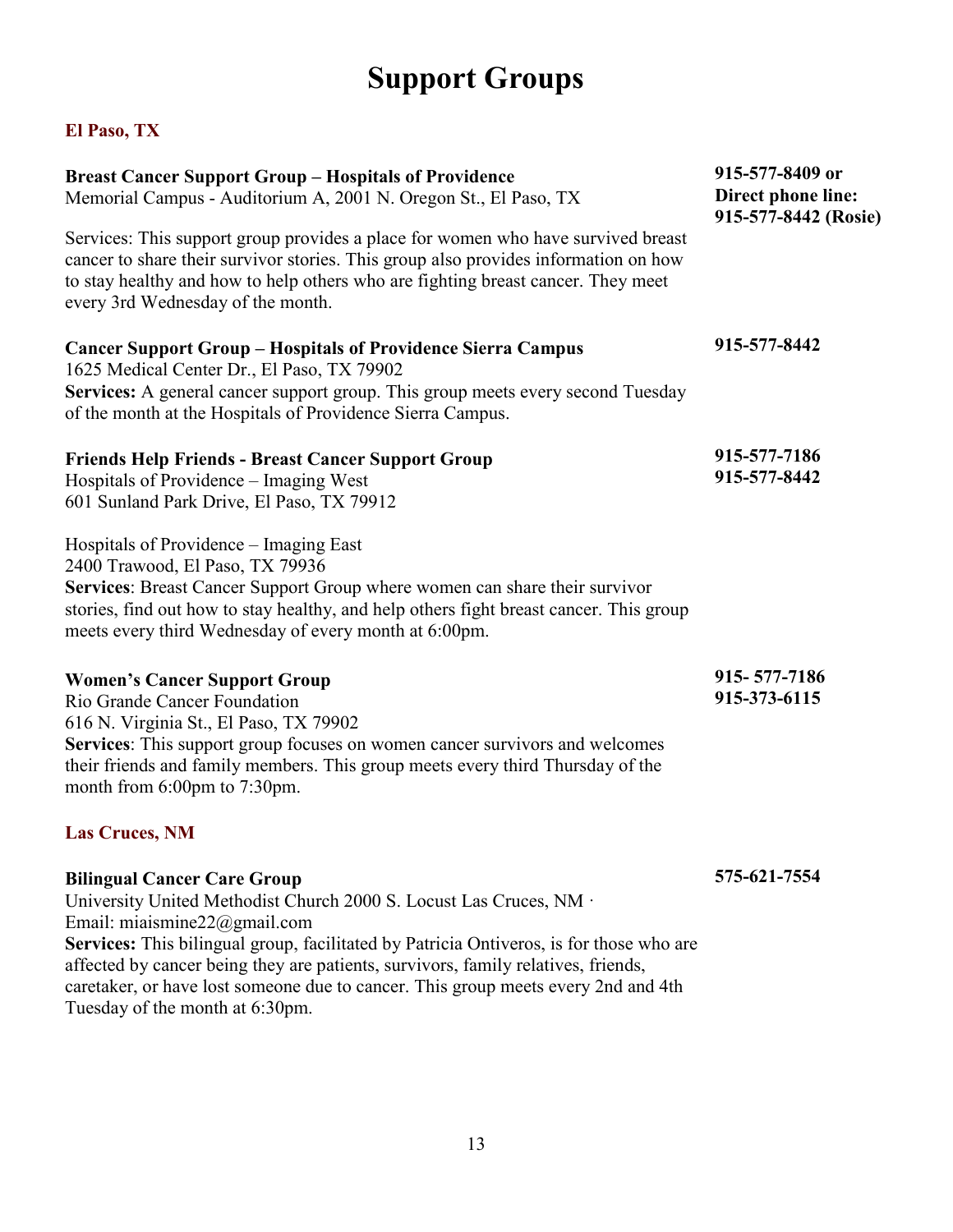# **Support Groups, continued**

<span id="page-17-0"></span>

| <b>Breast Cancer Support Group - Memorial Medical Center</b><br>2450 S. Telshor Blvd., Annex Conference Room B (west side), Las Cruces, NM ·<br>bernadette@bernadetteinteriors.com<br>Services: This group is open to anyone interested in health and wellness. Their<br>mission is to provide emotional support to those touched by Breast Cancer as well<br>as educate the general public on breast cancer issues. Facilitated by Bernadette.<br>Meet every 4th Saturday of the month from 10:00am to 11:30am. | 575-521-4794                          |
|------------------------------------------------------------------------------------------------------------------------------------------------------------------------------------------------------------------------------------------------------------------------------------------------------------------------------------------------------------------------------------------------------------------------------------------------------------------------------------------------------------------|---------------------------------------|
| <b>Cancer Care Support Group</b><br>University United Methodist Church, 2000 South Locust Street Las Cruces, NM<br>Services: This group is facilitated by a group of individuals who have experience in<br>dealing with cancer on multiple levels. Anyone whose life has or is being touched<br>by cancer is invited to attend (survivors, currently being treated, family members,<br>friends, and those who have lost someone to the disease). Meets second Tuesday of<br>each month from 6:30pm-8:00pm.       | <b>Betty Harris: 575-</b><br>524-3994 |
| <b>Cancer Discussion Group - Mountain View Regional Medical Center</b><br>4311 E. Lohman Ave., Las Cruces, NM 88011 Chemotherapy Infusion Center 1st<br>floor to the left of the cafeteria<br>Services: All individuals affected by cancer are welcome in this support group,<br>including those in treatment, survivors, and caregivers. Meetings are every first and<br>third Tuesday of each month at 3:30pm in the Mountain View Chemotherapy<br>Infusion Center.                                            | 575-556-6827                          |
| <b>Family Support Group – Memorial Medical Center</b><br>2540 S. Telshor Blvd-Annex, Las Cruces, NM, 88011<br>Services: L.O.S.T (Loved Ones Support Team). This group provides support to<br>individuals 12 & up who are dealing with a family member diagnosed with cancer<br>or have lost a family member to cancer. Moderated by Tara Ibarbo, RN.                                                                                                                                                             | 575-521-6727                          |
| Women's Support Group - Amador Health Center<br>999 W. Amador Ave., Las Cruces, NM, 88005<br>Services: This is a community support group for women to come together and talk<br>about emotional and mental health issues in their lives.<br>Meets: Tuesdays at 1pm at the Amador Health Annex. All women are welcome.                                                                                                                                                                                            | 575-527-5482 ext. 133                 |
| Deming, NM                                                                                                                                                                                                                                                                                                                                                                                                                                                                                                       |                                       |
| Cancer Patient & Support Group - Cancer Support of Deming & Luna<br>County, Inc<br>217 N. Country Club Rd. Deming, NM 88030 · demingcancersupport.com ·<br>$info@$ demingcancersupport.com<br>All cancer patients, survivors, caregivers and family are invited to attend to ask<br>questions, share their knowledge/experiences/feelings with others, and receive<br>encouragement and support. Meetings are held on the third Thursday of the month<br>at 5pm at the Cancer Support Office                     | 575-546-4780                          |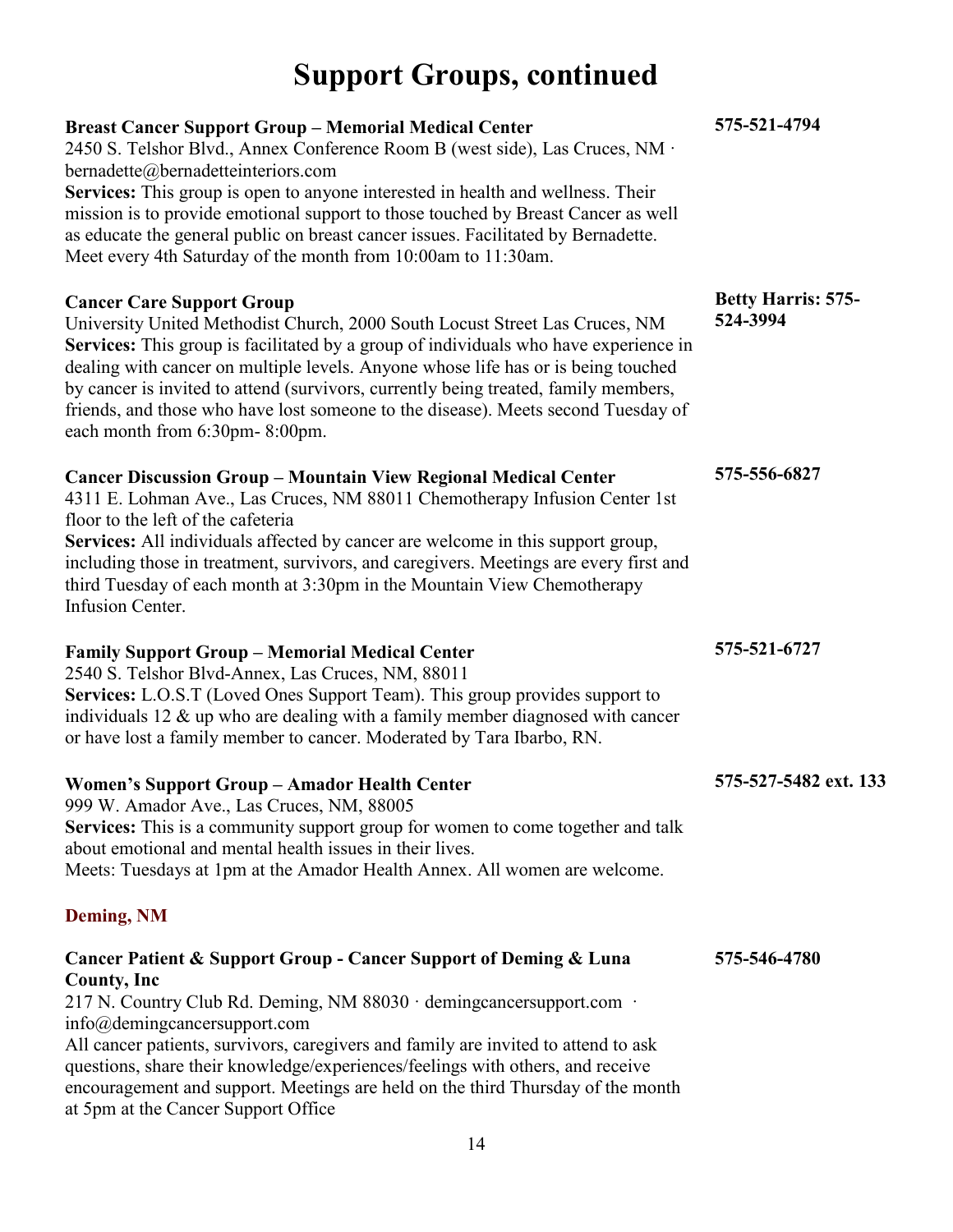# **Transportation Assistance**

<span id="page-18-3"></span><span id="page-18-2"></span><span id="page-18-1"></span><span id="page-18-0"></span>

| <b>Patient Assistance/Transportation Services (PATS) -</b><br><b>Rio Grande Cancer Foundation</b><br>616 N. Virginia St., El Paso, TX 79902 · rgcf.org<br>Services: Provides travel assistance for patients that need to receive treatment<br>outside of El Paso and reside in El Paso County.                                                                                                                                 | 915-562-7660 |
|--------------------------------------------------------------------------------------------------------------------------------------------------------------------------------------------------------------------------------------------------------------------------------------------------------------------------------------------------------------------------------------------------------------------------------|--------------|
| <b>Las Cruces, NM</b>                                                                                                                                                                                                                                                                                                                                                                                                          |              |
| <b>Cancer Aid Resource and Education, INC. (C.A.R.E.)</b><br>118 S. Water St. Las Cruces, NM 88001 · carelascruces.org/services<br>Services: Transportation services for cancer patients. They can provide assistance<br>with cancer treatment travel expenses, such as gas cards to get to treatment.<br>Exclusions may apply, visit website for more information.                                                            | 575-649-0598 |
| <b>South Central Regional Transit District</b><br>300 West Lohman, Suite 115 Las Cruces, NM 88005 · socenrtd@gmail.com ·<br>Link to all the routes: scrtd.org/all-lines/<br>Services: Public transportation serving Doña Ana, Otero, and Sierra Counties.<br>Adults = $$1$ , children, seniors, students, people with disabilities = $$0.50$ and any<br>bus transfer is free.                                                  | 575-323-1620 |
| <b>Deming, NM</b>                                                                                                                                                                                                                                                                                                                                                                                                              |              |
| Van Program - Cancer Support of Deming & Luna County, Inc<br>217 N. Country Club Rd. Deming, NM 88030 · demingcancersupport.com ·<br>$info@$ demingcancersupport.com<br>Services: Volunteer drivers take cancer patients in Deming and Luna County cost-<br>free to and from appointments locally and in Las Cruces, Silver City and El Paso.                                                                                  | 575-546-4780 |
| <b>Voucher Program - Cancer Support of Deming &amp; Luna County, Inc</b><br>217 N. Country Club Rd. Deming, NM 88030 · demingcancersupport.com ·<br>info@demingcancersupport.com<br><b>Services:</b> Assists cancer patients in Deming and Luna County with fuel costs to<br>treatments and doctor appointments out of Deming. Also available to Columbus<br>residents.                                                        | 575-546-4780 |
| Airfare Reimbursement Program - Cancer Support of Deming & Luna<br><b>County, Inc.</b><br>217 N. Country Club Rd. Deming, NM 88030 · demingcancersupport.com ·<br>$info@$ demingcancersupport.com<br>Services: Offers airfare reimbursement to cancer patients in Deming and Luna<br>County who need to travel long distance for treatment. Also assist patients apply<br>for a free flight through "Grace Flight of America." | 575-546-4780 |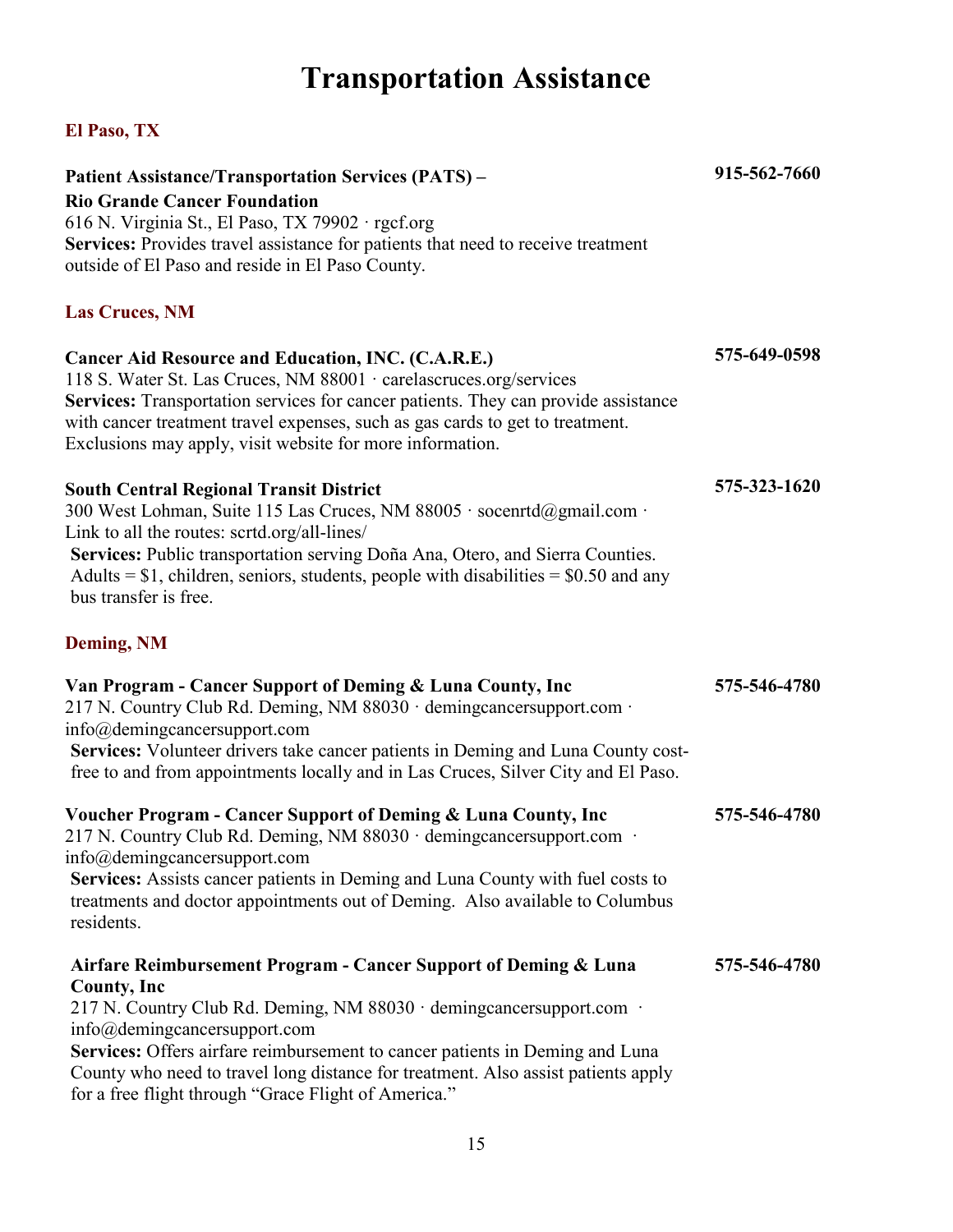# **Transportation Assistance, continued**

### <span id="page-19-0"></span>**National**

| Amtrak                                                                                                                                                                                                                                                                                                                                  | 800-USA-RAIL                                  |
|-----------------------------------------------------------------------------------------------------------------------------------------------------------------------------------------------------------------------------------------------------------------------------------------------------------------------------------------|-----------------------------------------------|
| www.amtrak.com<br>Services: Provides a 15% discount to travelers with impaired mobility and that have<br>the required documentation.                                                                                                                                                                                                    |                                               |
| <b>Angel Airline Samaritans</b><br><b>Services:</b> Facilitates no-cost or reduced rate commercial airline tickets to and from<br>treatment centers or evaluation centers for people going through cancer.                                                                                                                              | 888-675-1405                                  |
| <b>Cancer Care</b><br>www.cancercare.org<br>Services: Provides financial assistance for transportation costs associated with<br>treatment for patients with malignant tumors.                                                                                                                                                           | 800-813-4673                                  |
| <b>LifeLine Pilots</b><br>www.lifelinepilots.org<br>Services: Provides free flight transportation for individuals who are going through<br>diagnosis, treatment, and follow-up care.                                                                                                                                                    | 1-800-822-7972<br><b>Costs: Free/low-cost</b> |
| <b>Road To Recovery - American Cancer Society</b><br>www.cancer.org/treatment/support-programs-and-services/road-to-recovery<br>Services: Provides transportation to and from treatment for people with cancer who<br>do not have a ride or are unable to drive themselves. Services are available in Dona<br>Ana and El Paso counties. | 1-800-227-2345                                |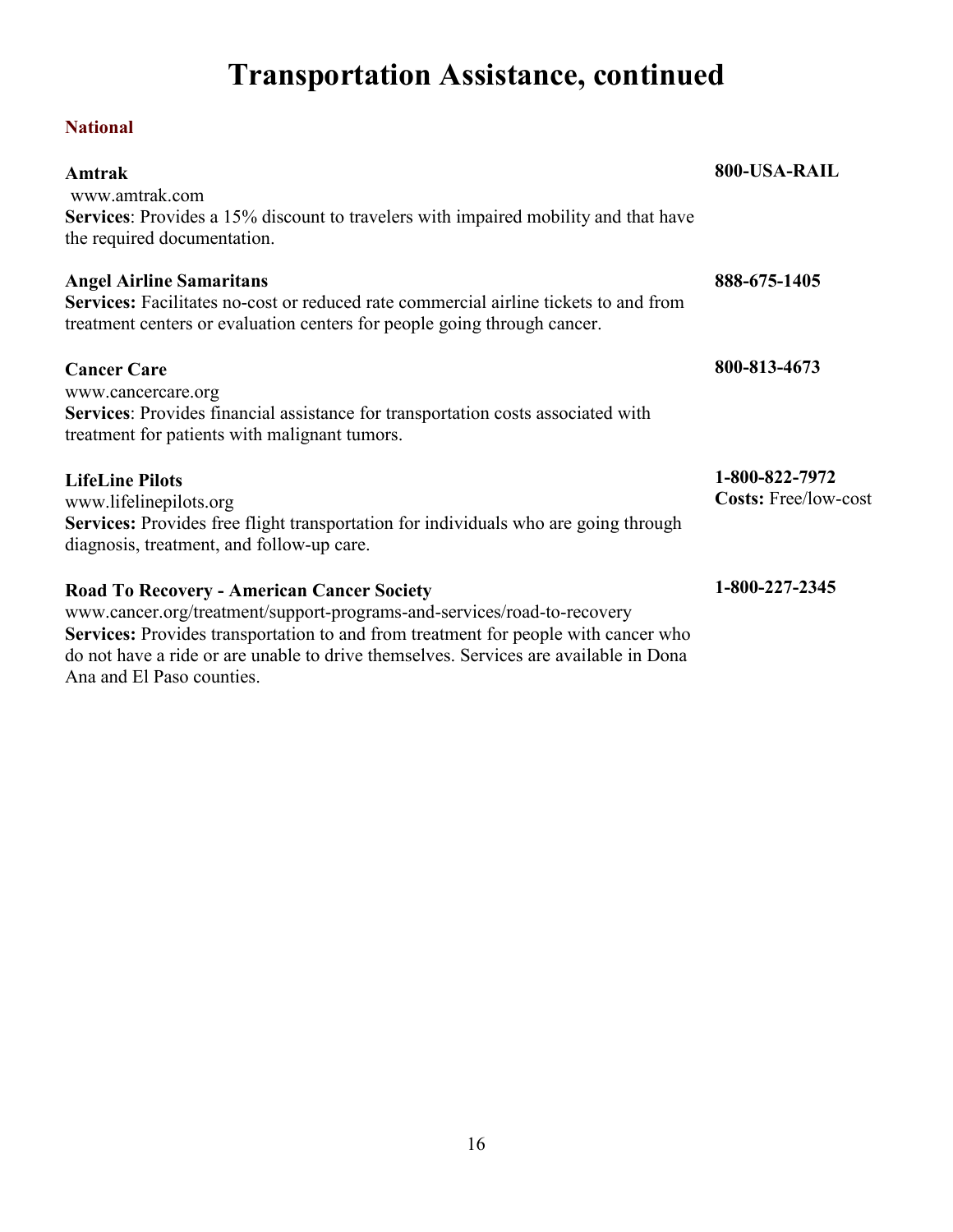# Coronavirus Related Resources

### **New Mexico**

#### <span id="page-20-1"></span><span id="page-20-0"></span>**New Mexico Department of Health**

#### **Coronavirus (COVID-19) Hotline**

cv.nmhealth.org

Provides general information about the coronavirus, updates the public about changes in public health orders, and answers health-related questions about the coronavirus.

#### **Coronavirus General Hotline 1-833-551-0518**

Helps answer questions about school closures, job issues, and/or issues paying utilities, internet, cell phone, or mortgage bills (OR if any of those services were terminated during this time).

#### **State of New Mexico**

#### **I Need Assistance**

www.newmexico.gov/i-need-assistance/

Provides resources for individuals experiencing financial hardship related to jobs, childcare, housing, bills, healthcare, food, and legal issues.

#### **New Mexico Department of Workforce Solutions**

#### **Workforce Connections**

www.jobs.state.nm.us/COVID-19-Info

Register at www.jobs.state.nm.us to be directed to the My Workforce Connection page. Use the My Workforce Connection page to access to job seeking services and Unemployment Insurance Benefits.

#### **New Mexico Human Services Department**

#### **yesNewMexico**

www.yes.state.nm.us/yesnm/home/index Create an online yesNM account to complete an online application for Medicaid, Food Assistance (SNAP), Cash Assistance (TANF), and Energy Assistance (LIHEAP).

#### **Aging and Disability Resource Center**

#### **New Mexico Senior Food Hotline**

www.nmaging.state.nm.us/default

A service for seniors or disabled adults that do not have access to groceries. If you call, leave a message with your name, phone number, and the city or town you live in. They will contact you within two hours of your call.

#### **Childcare Resource Referral**

#### **New Mexico Kids**

www.NewMexicoKids.org

A service for families who need help finding childcare. All parents receiving childcare assistance will have their copays waived during the public health emergency.

**1-855-600-3453**

### **1-800-283-4465**

**1-800-432-2080**

#### **1-800-691-9067**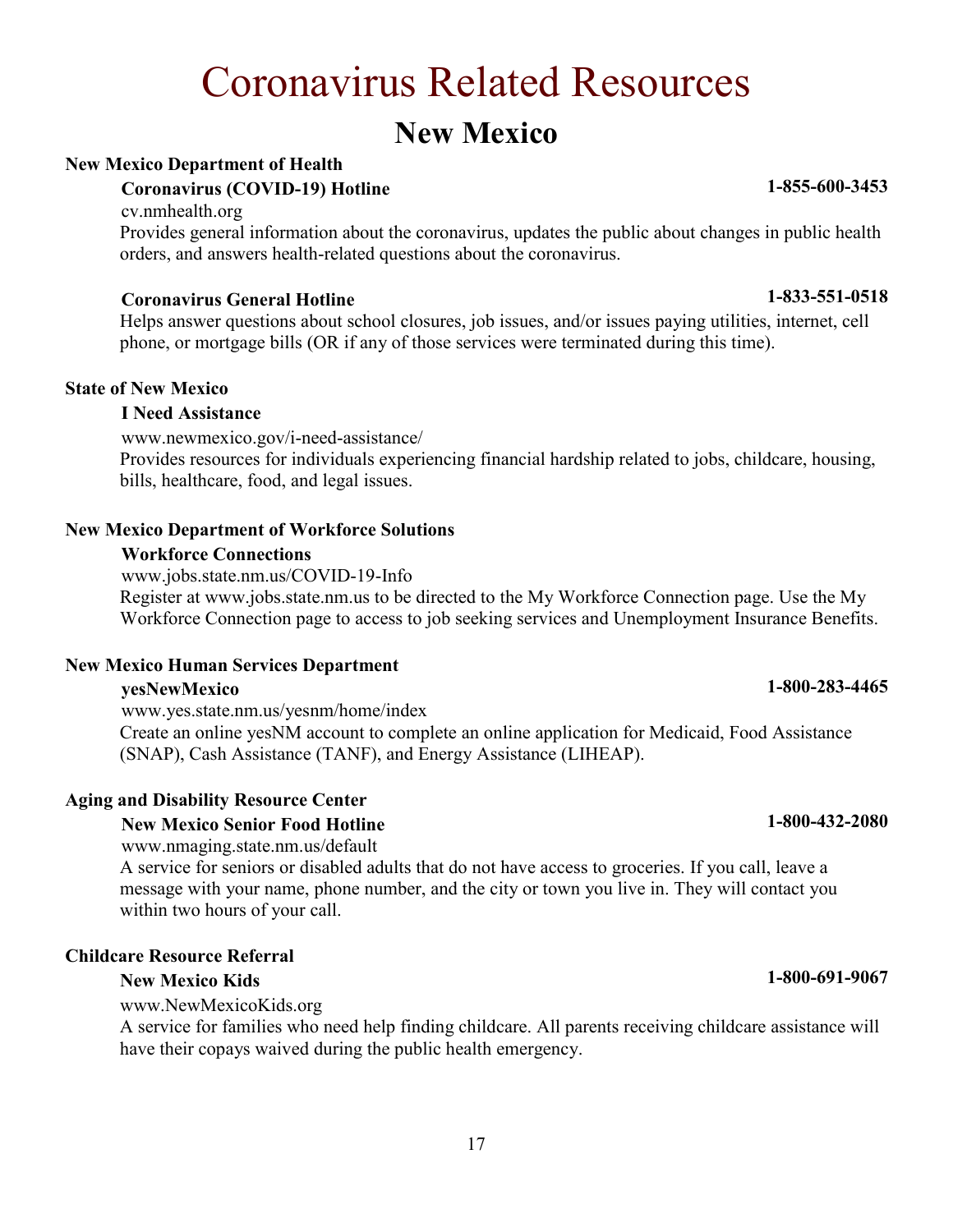### <span id="page-21-0"></span>**El Paso, TX**

#### **The City of El Paso Department of Public Health**

#### **El Paso Coronavirus (COVID-19) Hotline**

www.epcovid19.org

Answers questions about the coronavirus and provides up-to-date information related to the El Paso Region.

#### **Texas Department of State and Health Services**

**2-1-1 Texas** 

dshs.texas.gov/coronavirus

Provides information for those who have questions or concerns about the coronavirus in Texas.

#### **Texas Workforce Commission**

#### **Unemployment Benefits Services**

www.twc.texas.gov/jobseekers/unemployment-benefits-services

Use the Unemployment Benefits Services website to apply for benefits, request a payment, Request a Disaster Unemployment Assistance (DUA) Payment, and more.

#### **Texas Health and Human Services**

#### **YourTexasBenefits.com**

yourtexasbenefits.hhsc.texas.gov/programs

YourTexasBenefits.com provides a list of programs that you can apply to for food (SNAP), cash (TANF), or healthcare assistance (Medicaid and CHIP).

#### **The County of El Paso**

#### **Senior Nutrition Program – El Paso**

www.epcounty.com/famcom/nutrition

Delivers meals to elderly or handicapped individuals. Visit the website to find your local center's phone number.

#### **El Paso County General Assistance**

www.epcounty.com/famcom/generalassistance

Provides rent and mortgage payment assistance, emergency utility assistance, emergency food baskets, and burial cost assistance. Apply online for this program.

### **National**

#### <span id="page-21-1"></span>**Centers for Disease Control and Prevention (CDC)**

cdc.gov/coronavirus

cdc.gov/cancer/survivors

Provides information on coronavirus (e.g. how it spreads, prevention, testing information, symptoms, what to do if you are sick).

#### **National Cancer Institute (NCI)**

cancer.gov **1-800-422-6237**  Provides information on what people with cancer should know about coronavirus.

**915-212-6843**

**2-1-1 or** 

**1-877-541-7905 (option 6)**

#### **2-1-1 (Option 1)**

**1-800-232-4636**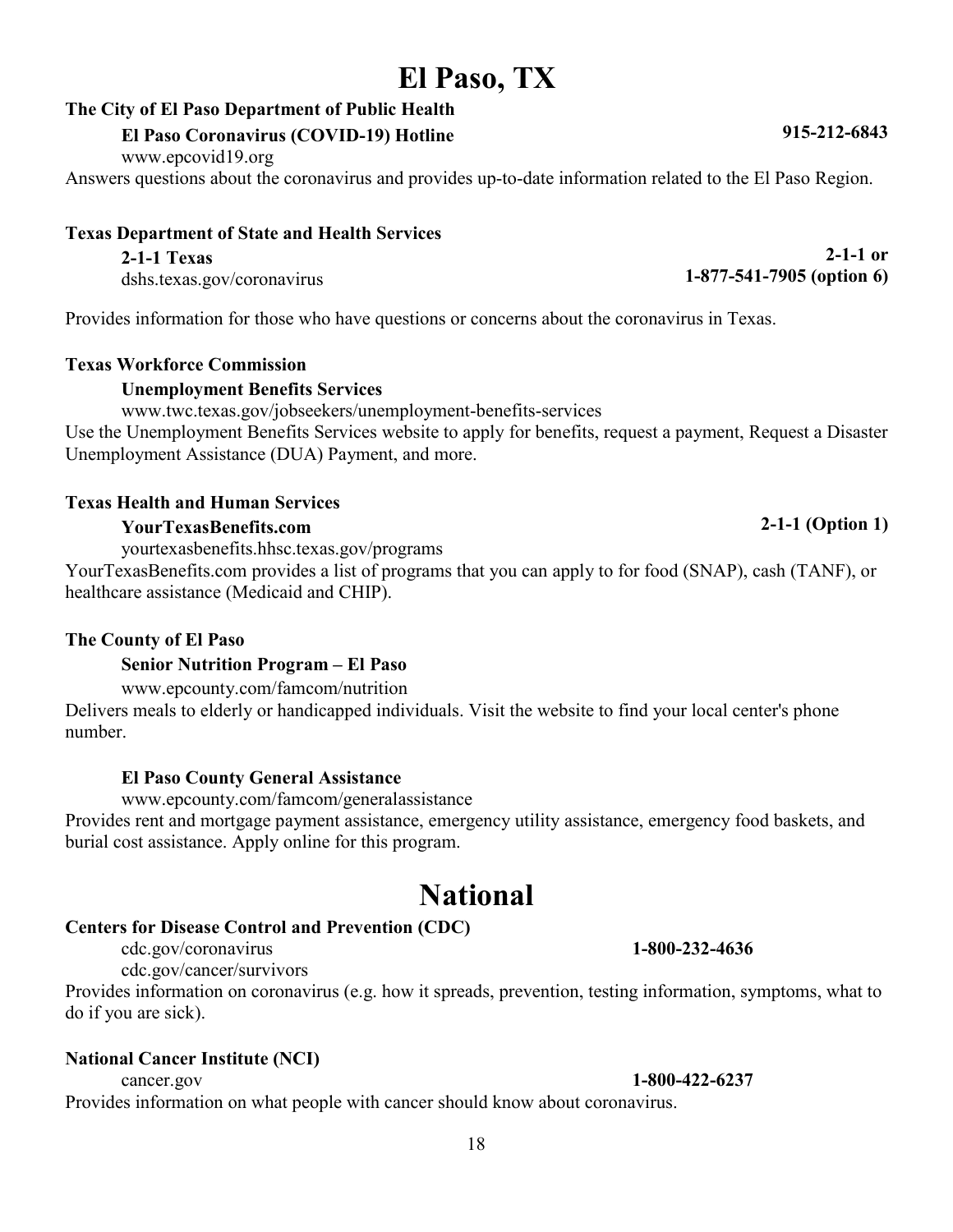#### 19

# General Assistance Resources **Childcare Resources**

#### <span id="page-22-2"></span><span id="page-22-1"></span><span id="page-22-0"></span>**El Paso, TX**

**YWCA After School Program – YWCA** 201 E. Main, Suite 400, El Paso, TX 79901 · www.ywcaelpaso.org/programs/educating-children/ **Services:** This program is for children ages 4-12 on their school campus from the time the bell rings until their parents can pick them up at 6pm. They offer scholarships and special rates to families who qualify. Register online for this program.

#### **YWCA Early Learning Academies - YWCA**

201 E. Main, Suite 400, El Paso, TX 79901 · www.ywcaelpaso.org/programs/educating-children/ **Services:** They offer 8 daycare locations around El Paso and convenient hours for working parents to fit their needs. They offer scholarships and special rates to families who qualify.

#### <span id="page-22-3"></span>**Las Cruces, NM**

#### **Big Brother Big Sister of Las Cruces**

129 S Main Street, Suite B, Las Cruces, NM 88001 Services: Provides after school programs for children ages 6-18. They provide a mentor who can eat lunch with them, play with them, and help them with homework.

#### **Chaparral Family Development Center**

250 S County Line Dr., Chaparral, NM 88081 **Services**: Provides daycare services for children ages 2- 12 years of age before and after school until 6 pm.

#### **Childcare Assistance Program**

760 N. Motel Blvd, Suite C, Las Cruces, NM 88005 · cyfd.org/child-care-services **Services:** Helps with the cost of child care for low-income parents that are working or in school and have a need for childcare.

**915-519-0000**

**915-519-0000**

**575-523-9530**

**575-824-0256**

**575-373-6640**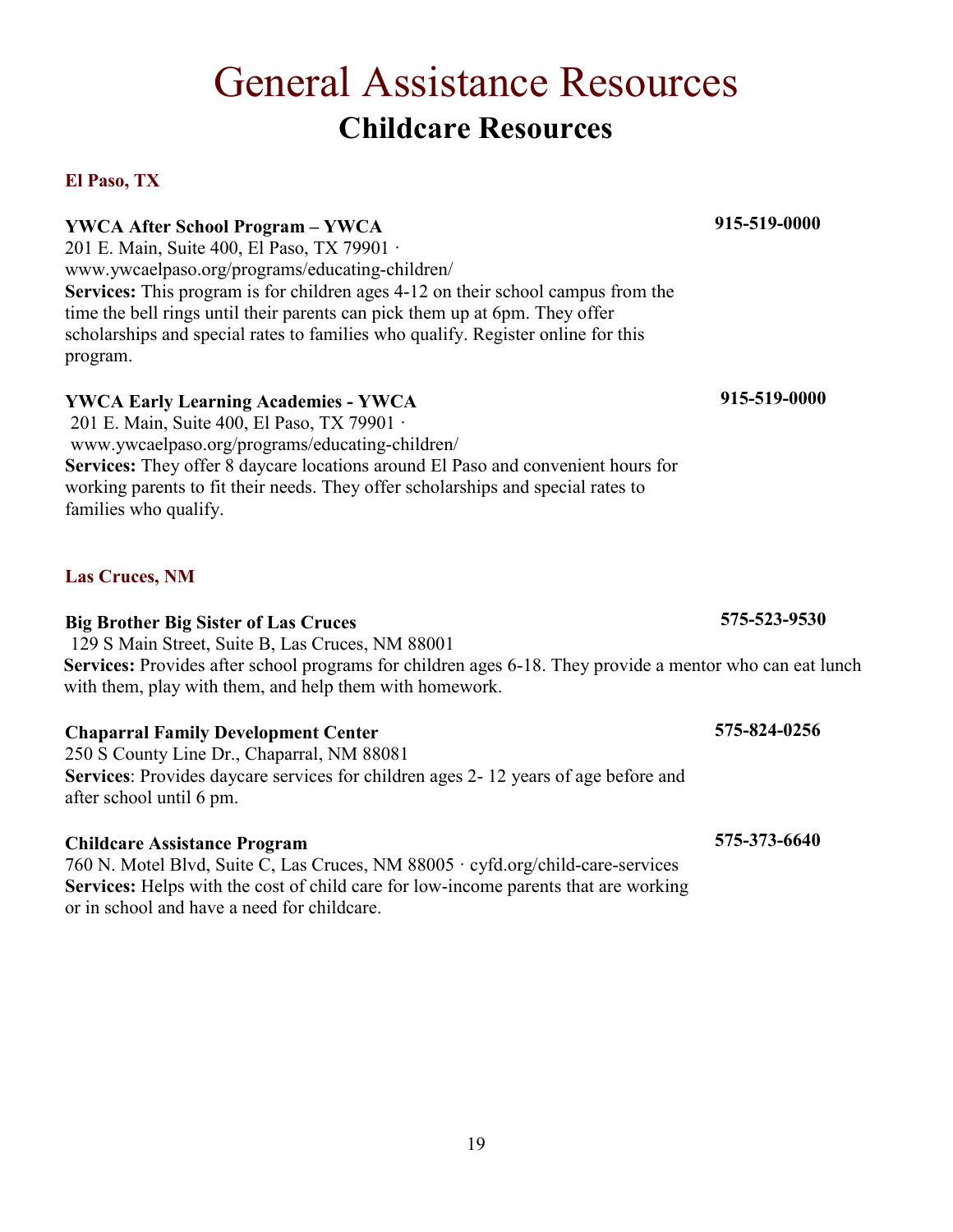### **Childcare Resources, continued**

#### **Early Head Start – La Clinica de Familia**

526 S. Alameda Blvd. Las Cruces, NM 88005 · lcdfnm.org/early-head-start/ **Services:** La Clinica de Familia Early Head Start (LCDF-EHS) is a federally funded community-based program for low-income families with infants, toddlers, and pregnant women. To qualify you must reside within Las Cruces city limits, Las Cruces Public Schools District, and meet the income guidelines.

#### **Jardín De Los Niños**

999 West Amador Ave., Suite E, Las Cruces, NM, 88005 · [jardinlc.org/](https://jardinlc.org/) **Services**: Provides early childhood education, including therapeutic services for children ages 0-3, Early PreK, PreK, and an after-school program.

#### **New Mexico Kids – Children, Youth, and Families Department**

www.newmexicokids.org Services: Provides a search tool for parents looking for childcare services in their area. All you have to do is provide your address and check off a list of criteria to meet your childcare needs.

#### **575-532-2002**

**575-522-2111**

**800-691-9067 or 505-277-7900**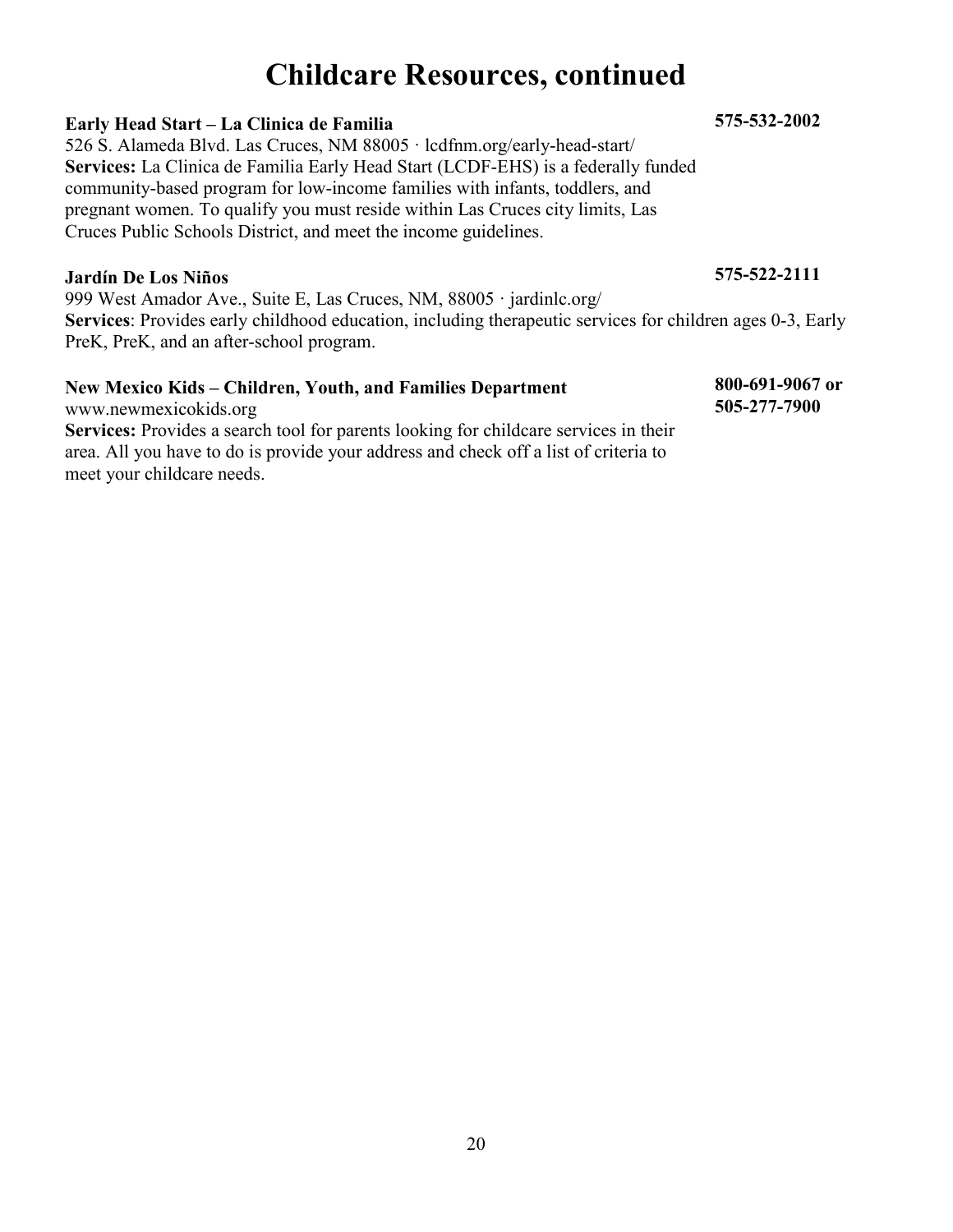# **Child Counseling Services**

#### <span id="page-24-1"></span><span id="page-24-0"></span>**El Paso, TX**

| <b>Child Guidance Center</b><br>2701 E. Yandell Dr., El Paso, TX 79901 · www.epcgc.org<br>Services: Provides a variety of services to help individuals and families cope with<br>the stresses of daily living, psycho-social adjustments related to life cycle issues,<br>and more intensive services to address issues such as depression or exposure to<br>traumatic stress.     | 915-562-1999 |
|------------------------------------------------------------------------------------------------------------------------------------------------------------------------------------------------------------------------------------------------------------------------------------------------------------------------------------------------------------------------------------|--------------|
| <b>Children's Grief Center of El Paso</b><br>11625 Pellicano Dr., Ste. B, El Paso, Texas 79936 · www.cgcelpaso.org<br>Services: Peer grief support groups for children between 5-18 years old. Helps<br>children express their feelings with others who have suffered the same loss or who<br>have anger, guilt and sadness.                                                       | 915-532-6004 |
| <b>Counseling Center of Expressive Arts</b><br>1600 Medical Center, Suite B-1, El Paso, TX 79902 · ccoea.com<br>Services: Offers individual, couples, child, and family counseling. Accepts most<br>insurances and Medicaid. Discounts for services are available for those who do not<br>have insurance. Services are available in English and Spanish.                           | 915-845-3122 |
| <b>Counseling of El Paso</b><br>6955 N. Mesa St. Suite #304, El Paso, TX 79912 · counselingofelpaso.com<br>Services: Provides counseling for adults, children, couples, and families. Accepts<br>most insurances. Services are available in English and Spanish.                                                                                                                   | 915-209-1234 |
| <b>Family Services of El Paso</b><br>6040 Surety Dr., El Paso, TX 79905 · www.familyserviceofelpaso.org<br>Services: Provides individual, family, couples, and group therapy. Also provides<br>peer support and youth counseling. Accepts most insurances and Medicare. Can<br>lower or waive fees for people without insurance. Services are available in English<br>and Spanish. | 915-781-9900 |
| <b>New Leaf Wellness Center</b><br>10921 Pellicano Dr. #110, El Paso, TX 79935 · www.newleafwc.com<br>Services: Offers talk therapy for mental health and substance abuse issues for adults<br>and children ages 5 and up. Accepts most insurance and Medicaid. Offers a sliding                                                                                                   | 915-313-4114 |

fee scale for patients without insurance. Services available in English and Spanish.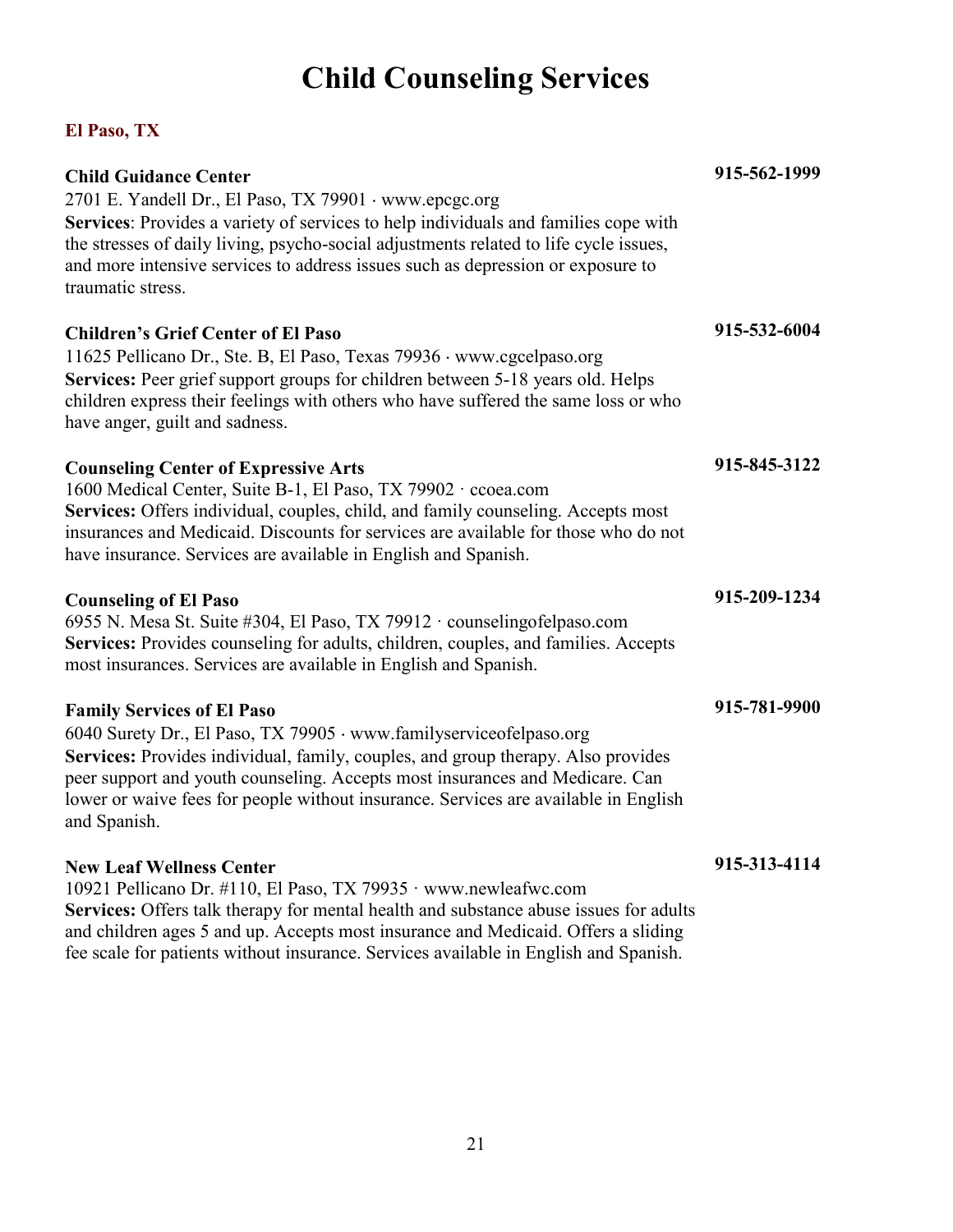# **Child Counseling Services, continued**

#### <span id="page-25-0"></span>**Las Cruces, NM**

| <b>Alegría Family Counseling - Aprendamos Family Services</b><br>120 Wyatt Dr., Las Cruces, NM 88005 · aitkids.com/alegria<br>Services: Provides family counseling services. Accepts most insurances and<br>Medicaid.                                 | 575-652-3448 |
|-------------------------------------------------------------------------------------------------------------------------------------------------------------------------------------------------------------------------------------------------------|--------------|
| <b>Amistad Family Services</b><br>3100 Oak St., Las Cruces, NM 88005 · afsnm.com/<br>Services: Provides individual and family therapy sessions for people of all ages.<br>Accepts most insurances, all forms of Medicaid, and some forms of Medicare. | 575-523-2288 |
| Services are available in English and Spanish.                                                                                                                                                                                                        |              |
| Behavioral Health Services – La Clínica de Familia<br>100 W Griggs Ave, Las Cruces, NM 88001                                                                                                                                                          | 575-647-2800 |
| 826 Anthony Dr, Anthony, NM 88021 $\cdot$ ledfnm.org/<br><b>Services:</b> Offers low cost counseling and psychiatry for all individuals. Services are                                                                                                 |              |
| available in English and Spanish.                                                                                                                                                                                                                     |              |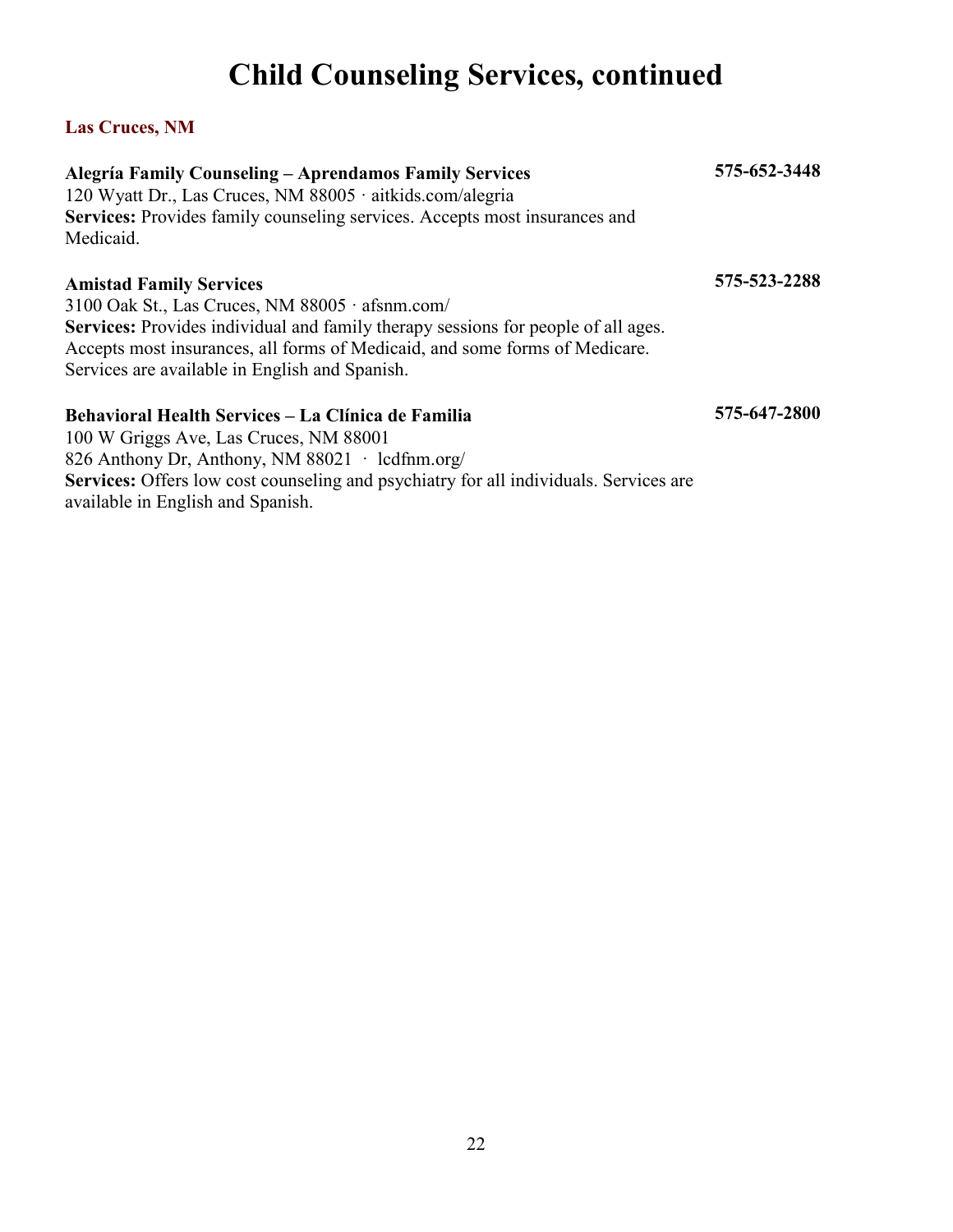## **Counseling Services**

#### <span id="page-26-1"></span><span id="page-26-0"></span>**El Paso, TX**

| <b>Catholic Counseling Services</b><br>499 St. Matthew St., Bldg. E., El Paso, TX 79907 ·<br>www.elpasodiocese.org/catholic-counseling-service.html<br>Services: Provides family, marital, and individual counseling to everyone regardless<br>of religion, sex, ethnicity, or sexual orientation. Offer sliding fees based on income<br>and the number of dependents. Services can be provided in both English and<br>Spanish. | 915-872-8424 |
|---------------------------------------------------------------------------------------------------------------------------------------------------------------------------------------------------------------------------------------------------------------------------------------------------------------------------------------------------------------------------------------------------------------------------------|--------------|
| <b>Counseling Center of Expressive Arts</b><br>1600 Medical Center, Suite B-1, El Paso, TX 79902 · ccoea.com<br>Services: Offers individual, couples, child, and family counseling. Accepts most<br>insurances and Medicaid. Discounts for services are available for those who do not<br>have insurance. Services are available in English and Spanish.                                                                        | 915-845-3122 |
| <b>Counseling of El Paso</b><br>6955 N. Mesa St. Suite #304, El Paso, TX 79912 · counseling of elpaso.com<br>Services: Provides counseling for adults, children, couples, and families. Accepts<br>most insurances. Services are available in English and Spanish.                                                                                                                                                              | 915-209-1234 |
| <b>Family Services of El Paso</b><br>6040 Surety Dr., El Paso, TX 79905 · www.familyserviceofelpaso.org<br>Services: Provides individual, family, couples, and group therapy. They also<br>provide youth counseling and peer support. Accepts most insurances and Texas<br>Medicare. Can lower or waive fees for people without insurance. Services are<br>available in English and Spanish.                                    | 915-781-9900 |
| <b>New Leaf Wellness Center</b><br>10921 Pellicano Dr. #110, El Paso, TX 79935 · www.newleafwc.com<br>Services: Offers talk therapy for mental health and substance abuse issues for adults<br>and children ages 5 and up. Accepts most insurance and Medicaid. Offers a sliding<br>fee scale for those without insurance. Services available in English and Spanish.                                                           | 915-313-4114 |
| <b>Las Cruces, NM</b>                                                                                                                                                                                                                                                                                                                                                                                                           |              |
| Alegría Family Counseling - Aprendamos Family Services                                                                                                                                                                                                                                                                                                                                                                          | 575-652-3448 |

<span id="page-26-2"></span>120 Wyatt Dr., Las Cruces, NM 88005 · aitkids.com/alegria

**Services:** A family counseling service that accepts most insurances and Medicaid.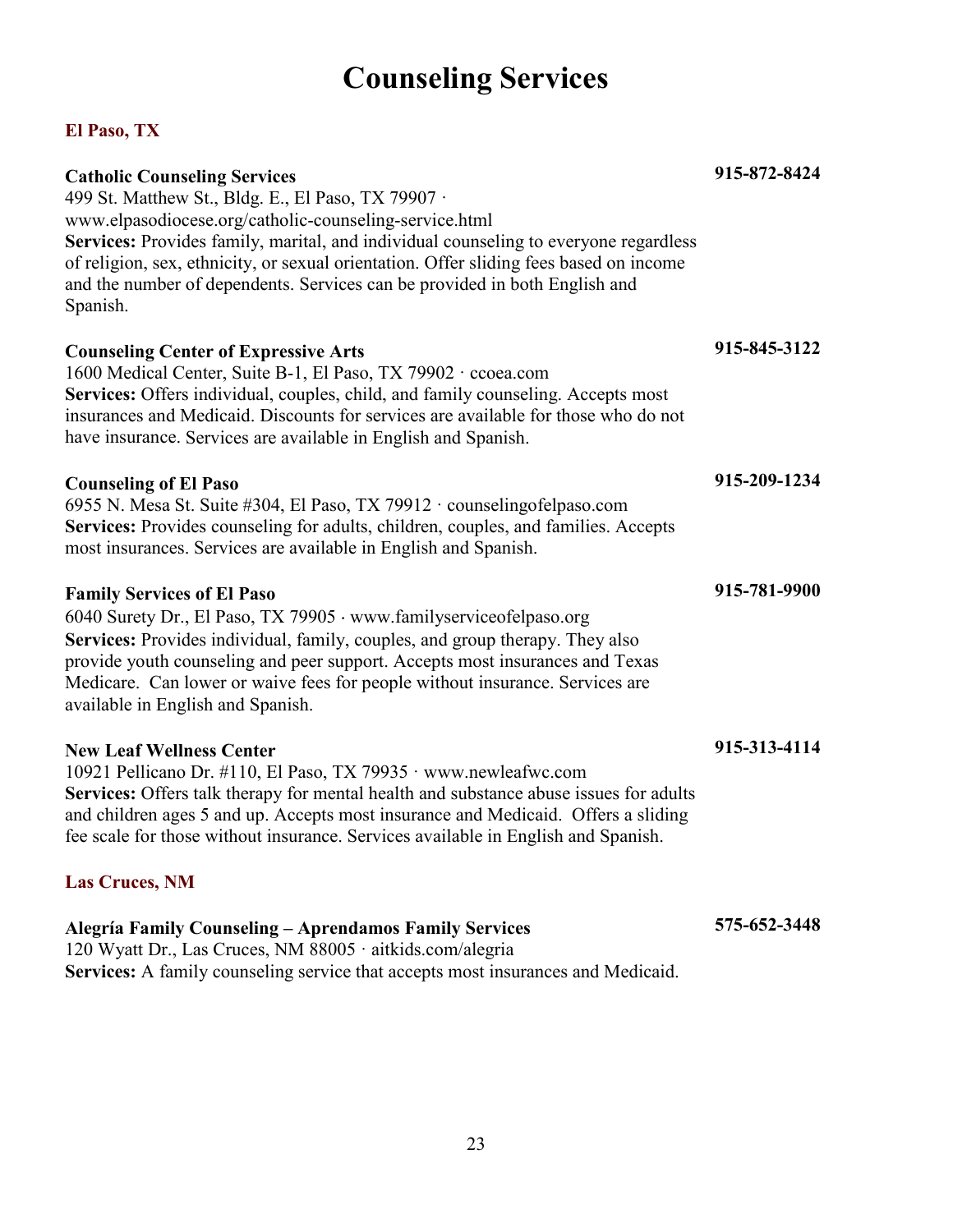### **Counseling Services, continued**

#### **Amistad Family Services**

3100 Oak St., Las Cruces, NM 88005 · afsnm.com/ **Services:** Provides individual and family therapy sessions for people of all ages. Accepts most insurances, all forms of Medicaid, and some forms of Medicare. Services are available in English and Spanish.

#### **Behavioral Health Services – La Clínica de Familia**

100 W Griggs Ave, Las Cruces, NM 88001 826 Anthony Dr, Anthony, NM 88021 · ledfinm.org/ **Services:** Offers low cost counseling and psychiatry for all individuals. Services are available in English and Spanish.

### **Crisis Services and Hotlines**

#### <span id="page-27-1"></span><span id="page-27-0"></span>**El Paso, TX**

#### **Center Against Sexual and Family Violence (CASFV)**

580 Giles Rd., El Paso, TX 79915 · casfv.org **Services:** Emergency shelter for individuals and families who need refuge from an unhealthy or violent relationship, or sexual assault. They have an emergency shelter and provide counseling services. Individuals and families can stay for at least 3 months.

#### **Child Crisis Center of El Paso**

2100 N. Stevens St., El Paso, TX 79930 · www.childcrisiselp.org **Services:** Provides 24/7 emergency shelter for children ages newborn-13 years for families experiencing a crisis. This may include critical need for a parent or sibling hospitalization, an incarcerated parent, a parent being admitted into an alcohol/drug rehabilitation program, homelessness, deportation, a temporary Child Protective Placement (CPS), and/or utilities disconnect.

#### **Emergence Health Network Crisis Hotline**

1601 E. Yandell, Suite B, El Paso, TX 79902 · emergencehealthnetwork.org/crisis/ **Services**: Crisis Specialists are available 24-hours by phone to link people to mental health resources.

**915-593-7300**

**915-562-7955**

**915-779-1800 1-877-562-6467**

**575-523-2288**

**575-647-2800**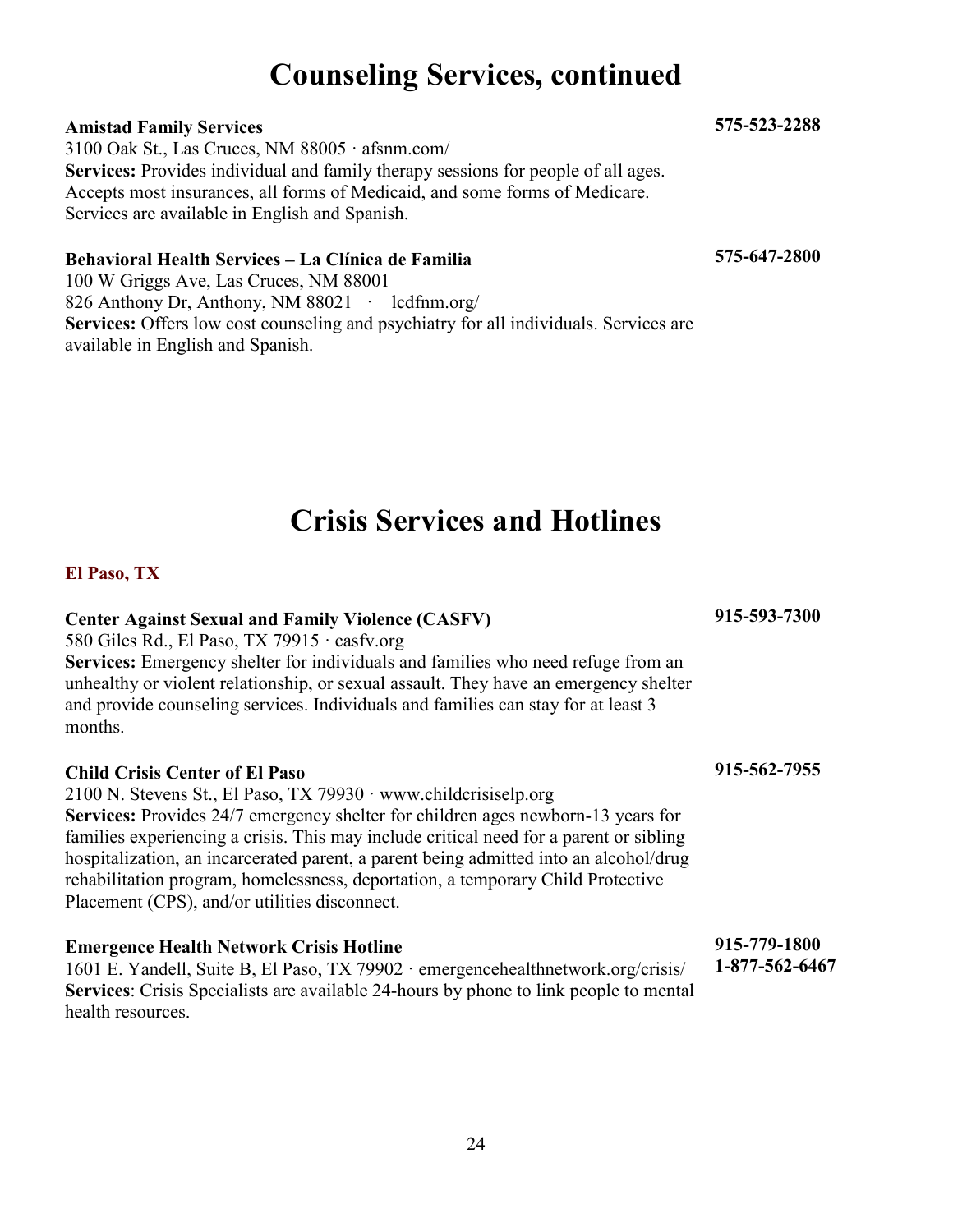# **Crisis Services and Hotlines, continued**

#### <span id="page-28-0"></span>**Las Cruces, NM**

| La Casa Inc.                                                                                                                                                                                                                               | 575-526-9513   |
|--------------------------------------------------------------------------------------------------------------------------------------------------------------------------------------------------------------------------------------------|----------------|
| 800 S. Walnut St., Las Cruces, NM 88001 · www.lacasainc.org                                                                                                                                                                                |                |
| <b>Services:</b> Helps victims of domestic violence by providing an emergency shelter,<br>counseling, civil legal services, transitional housing, and immigration services.                                                                |                |
| <b>New Mexico Crisis and Access Line</b><br>www.nmcrisisline.com/                                                                                                                                                                          | 1-855-662-7474 |
| <b>Services:</b> The 24-hour lifeline provides help for anyone experiencing any kind of<br>emotional crisis, mental health or substance abuse use concern. Provides emergency<br>services as needed and referrals for counseling services. |                |
| <b>National</b>                                                                                                                                                                                                                            |                |
| <b>National Domestic Violence Hotline</b><br>www.thehotline.org/                                                                                                                                                                           | 1-800-799-7233 |
| Services: Highly trained advocates are available 24/7 to confidentially assist victims<br>and anyone calling on their behalf by phone or online chat.                                                                                      |                |
| <b>National Suicide Prevention Lifeline</b>                                                                                                                                                                                                | 1-800-273-8255 |
| suicidepreventionlifeline.org/                                                                                                                                                                                                             |                |
| Services: Provides 24/7, free and confidential support for crisis management and                                                                                                                                                           |                |

<span id="page-28-1"></span>prevention for you or your loved one.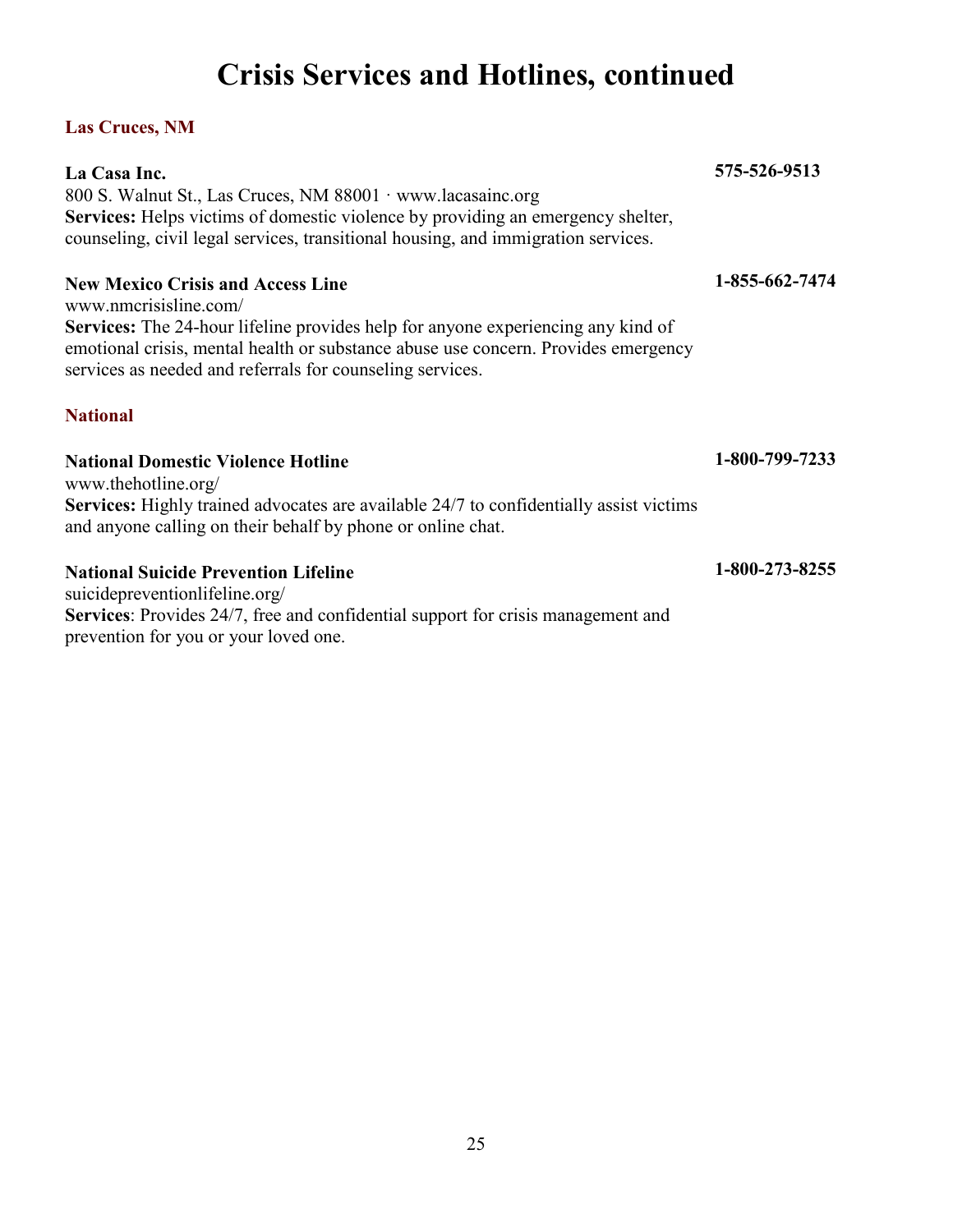## **Financial Assistance**

<span id="page-29-2"></span><span id="page-29-1"></span><span id="page-29-0"></span>

| <b>El Paso General Assistance Program</b><br>6314 Delta, El Paso, Texas 79905 ·<br>www.epcounty.com/famcom/generalassistance.htm<br>Services: This program provides assistance with rent/mortgage payments,<br>emergency utility assistance, emergency food baskets, and burial cost assistance.<br>Apply online for this program.                        | 915-546-8150         |
|-----------------------------------------------------------------------------------------------------------------------------------------------------------------------------------------------------------------------------------------------------------------------------------------------------------------------------------------------------------|----------------------|
| <b>Project Bravo</b><br>2000 Texas Ave. El Paso, TX 79902 · www.projectbravo.org                                                                                                                                                                                                                                                                          | 915-562-4100         |
| Services: Provides referrals to different organizations that offer additional<br>assistance, such as transportation to medical appointments or utility assistance.                                                                                                                                                                                        |                      |
| <b>Project Vida</b>                                                                                                                                                                                                                                                                                                                                       | 915-533-7057         |
| 3607 Rivera Ave. El Paso, Texas 79905 · www.pvida.net<br>Services: Provides low cost medications, health care, and housing to those who<br>qualify.                                                                                                                                                                                                       |                      |
| <b>YourTexasBenefits.com - Texas Health and Human Services</b><br>yourtexasbenefits.hhsc.texas.gov/programs<br>Services: YourTexasBenefits.com provides a list of programs where you can apply<br>for food (SNAP), cash (TANF), and healthcare (Medicaid and CHIP) assistance.                                                                            | $2-1-1$ (option 1)   |
| <b>Las Cruces, NM</b>                                                                                                                                                                                                                                                                                                                                     |                      |
| <b>Benefits Services at Community Action Agency of Southern New Mexico</b><br>3880 Foothills Road, Suite A, Las Cruces, NM 88011 · caasnm.org/<br>Services: Connects families to benefits including SNAP (formerly Food Stamps),<br>health insurance, utility assistance, and cash assistance.                                                            | 575-527-8799 Ext 114 |
| <b>Low Income Home Energy Assistance Program</b><br>2121 Summit Ct., Las Cruces, NM 88011<br>655 Utah Ave., Las Cruces, NM 88001<br>220 Crossett Lane, Anthony, NM 88021<br>www.hsd.state.nm.us/LookingForAssistance/<br>Services: Assists eligible families with the heating and cooling costs for their home.<br>You can apply for this program online. | 800-283-4465         |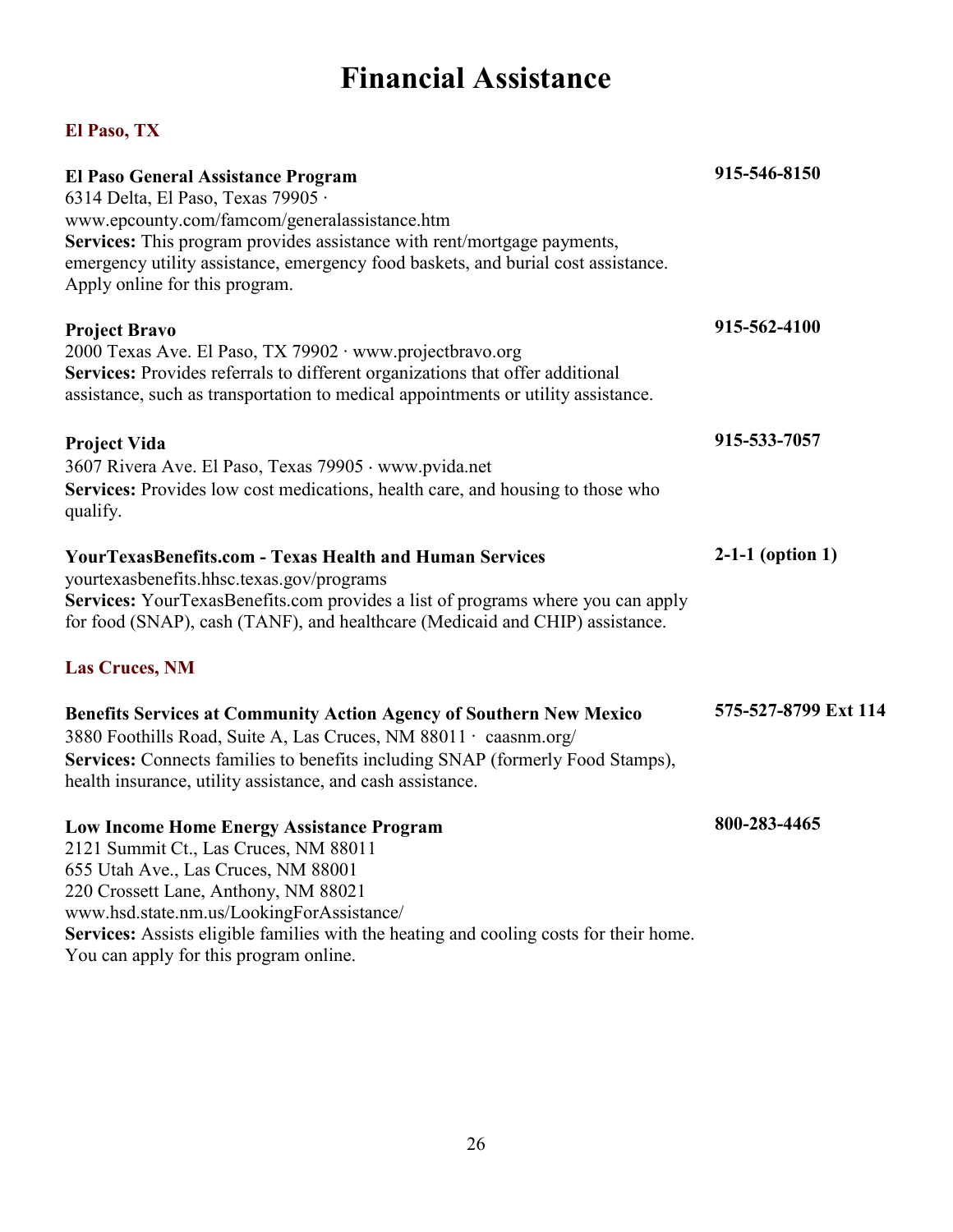### **Financial Assistance, continued**

#### **Temporary Assistance for Needy Families**

2121 Summit Ct., Las Cruces, NM 88011 655 Utah Ave., Las Cruces, NM 88001 220 Crossett Lane, Anthony, NM 88021 https://www.hsd.state.nm.us/LookingForAssistance/ **Services:** Also known as NMWorks. Provides a monthly cash benefit used to meet basic family needs such as housing, utilities, and clothing.

#### **United Way of SW New Mexico**

1401 S Don Roser Dr., Suite A2, Las Cruces, NM 88011 www.211.org OR www.uwswnm.org **Services:** A help line that offers information on programs that assist with education, income, and health. **Helpline Information**: Utility assistance, rent assistance, food pantries, crisis response, victim support services, counseling, intervention services, rehabilitation, and other information.

**2-1-1 575-524-7561**

**800-432-6217**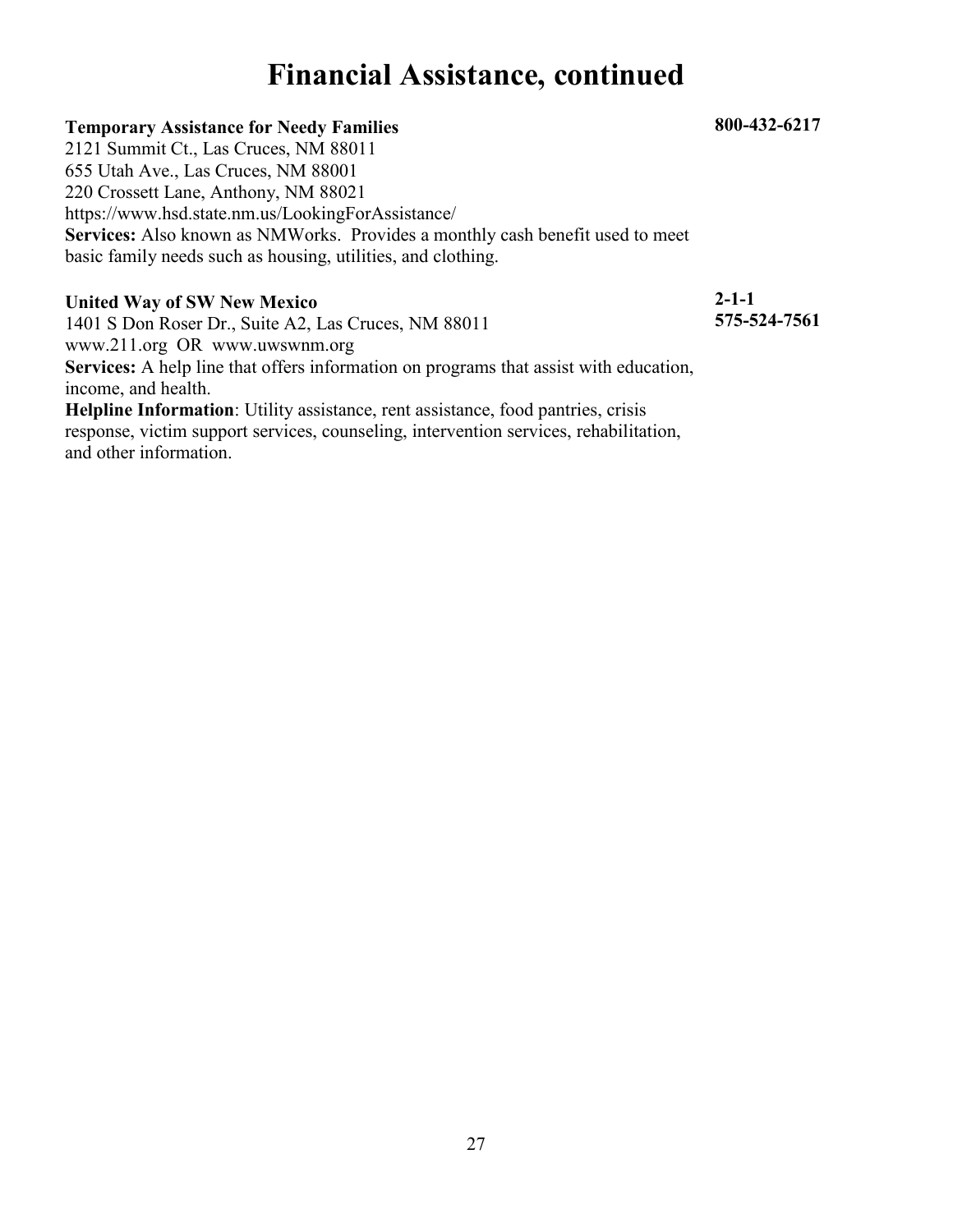### **Food Assistance**

#### <span id="page-31-1"></span><span id="page-31-0"></span>**El Paso, TX**

| <b>Texas WIC</b>                                                                                                                                                        | 915-212-4942       |
|-------------------------------------------------------------------------------------------------------------------------------------------------------------------------|--------------------|
| www.elpasotexas.gov/public-health/programs/wic                                                                                                                          |                    |
| <b>Services:</b> The Special Supplemental Nutrition Program for Women, Infants, and                                                                                     |                    |
| Children (WIC) is a nutrition program for pregnant women, breastfeeding women,<br>and families with children younger than 5. Call for nearest location.                 |                    |
|                                                                                                                                                                         |                    |
| <b>YourTexasBenefits.com - Texas Health and Human Services</b>                                                                                                          | $2-1-1$ (option 1) |
| yourtexasbenefits.hhsc.texas.gov/programs                                                                                                                               |                    |
| <b>Services:</b> YourTexasBenefits.com provides a list of programs that you can apply to<br>for food (SNAP), cash (TANF), or healthcare assistance (Medicaid and CHIP). |                    |
|                                                                                                                                                                         |                    |
| <b>Las Cruces, NM</b>                                                                                                                                                   |                    |
| <b>New Mexico WIC</b>                                                                                                                                                   | 866-867-3124       |
| www.nmwic.org                                                                                                                                                           |                    |
| <b>Services:</b> Women who are currently pregnant or has a child less than 5 years old can                                                                              |                    |
| receive benefits including free healthy food, breastfeeding support, nutrition                                                                                          |                    |
| education, and referrals to other services. Request an appointment online.                                                                                              |                    |
| <b>Supplemental Nutrition Assistance Program (SNAP)</b>                                                                                                                 | 800-432-6217       |
| 2121 Summit Ct., Las Cruces, NM 88011                                                                                                                                   |                    |
| $655$ Utah $\Delta y_0$ , Les Crusse, NIM 88001                                                                                                                         |                    |

<span id="page-31-2"></span>655 Utah Ave., Las Cruces, NM 88001 220 Crossett Lane, Anthony, NM 88021 www.hsd.state.nm.us/LookingForAssistance/ **Services:** Food and nutrition services that are federally funded and state supervised to provide financial assistance to needy families.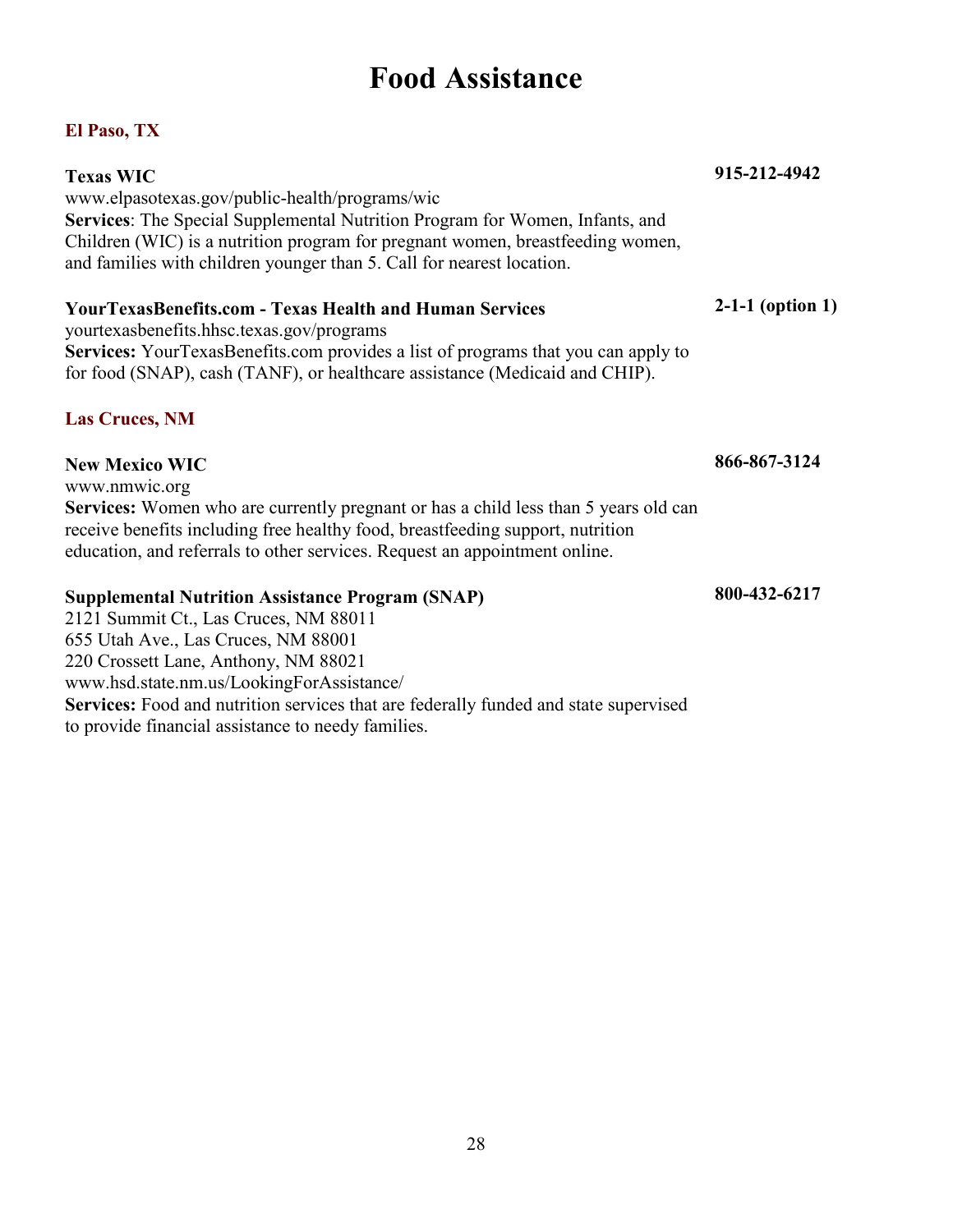# **Food Pantries**

<span id="page-32-2"></span><span id="page-32-1"></span><span id="page-32-0"></span>

| <b>El Pasoans Fighting Food Hunger</b>                                                                                                             | 915-298-0353    |
|----------------------------------------------------------------------------------------------------------------------------------------------------|-----------------|
| 9541 Plaza Cr., El Paso, TX 79927 · elpasoansfightinghunger.org<br>Services: Call to find a food pantry near you or for more information on how to |                 |
| enroll in a food assistance program.                                                                                                               |                 |
| <b>Kelly Center for Hunger Relief</b>                                                                                                              | 915-261-7499    |
| 915 N Florence St., El Paso, TX 79902                                                                                                              |                 |
| Services: Distributes food Tuesday-Friday from 10:00 am- 2:00 pm and Saturday<br>from 9:00 am- 12:00 pm.                                           |                 |
| <b>Ysleta Lutheran Mission</b>                                                                                                                     | 915-858-2588    |
| 301 S. Schultz El Paso, TX 79907                                                                                                                   |                 |
| Services: Food basket program on Saturday's from 7:00 am- 10:00 am.                                                                                |                 |
| <b>Las Cruces, NM</b>                                                                                                                              |                 |
| <b>Casa de Peregrinos</b>                                                                                                                          | 575-523-5542    |
| 999 W. Amador Ave., Suite F, Las Cruces, NM 88005                                                                                                  |                 |
| Services: Distributes nutritious food and warm meals to families in Las Cruces.                                                                    |                 |
| Open: Monday, Wednesday, and Friday from 9:00 a.m.-11:00 a.m. and from                                                                             |                 |
| 1:00 p.m. $-3:00$ p.m.                                                                                                                             |                 |
| <b>El Caldito Soup Kitchen</b>                                                                                                                     | 575-525-3831    |
| 999 W. Amador Ave. Las Cruces, NM 88005 · elcalditolc.org                                                                                          |                 |
| Services: Prepares and serves lunch for individuals in need in Las Cruces.                                                                         |                 |
| Meal serving hours: Sunday-Friday 11:30am -1:00pm and Saturday 11:30am-                                                                            |                 |
| 12:00 <sub>pm</sub>                                                                                                                                |                 |
| <b>God's Pantry by United Methodist Church</b>                                                                                                     | 575-522-8220    |
| 2000 S. Locust St. Las Cruces, NM 88001 · uumc-lc.org/serve/gods-pantry/                                                                           |                 |
| Services: Open on the 1st and 3rd Friday of each month from 9-11am.                                                                                |                 |
| <b>Gospel Rescue Mission</b>                                                                                                                       | 575-523-7727    |
| 1050 W. Amador Ave., Las Cruces, NM 88005 · www.lcgrm.org                                                                                          |                 |
| Services: Provides breakfast, lunch, and dinner every day to shelter residents and                                                                 |                 |
| guests.                                                                                                                                            |                 |
| <b>Roadrunner Foodbank</b>                                                                                                                         | 575-523-4390 OR |
| 505 S. Main St., Suite 129 A, Las Cruces, NM 88001 ·                                                                                               | 505-349-5340    |
| www.rrfb.org/find-help/find-food/                                                                                                                  |                 |
| Services: Distributes food to families in New Mexico. To find a distribution site go                                                               |                 |
| online or call.                                                                                                                                    |                 |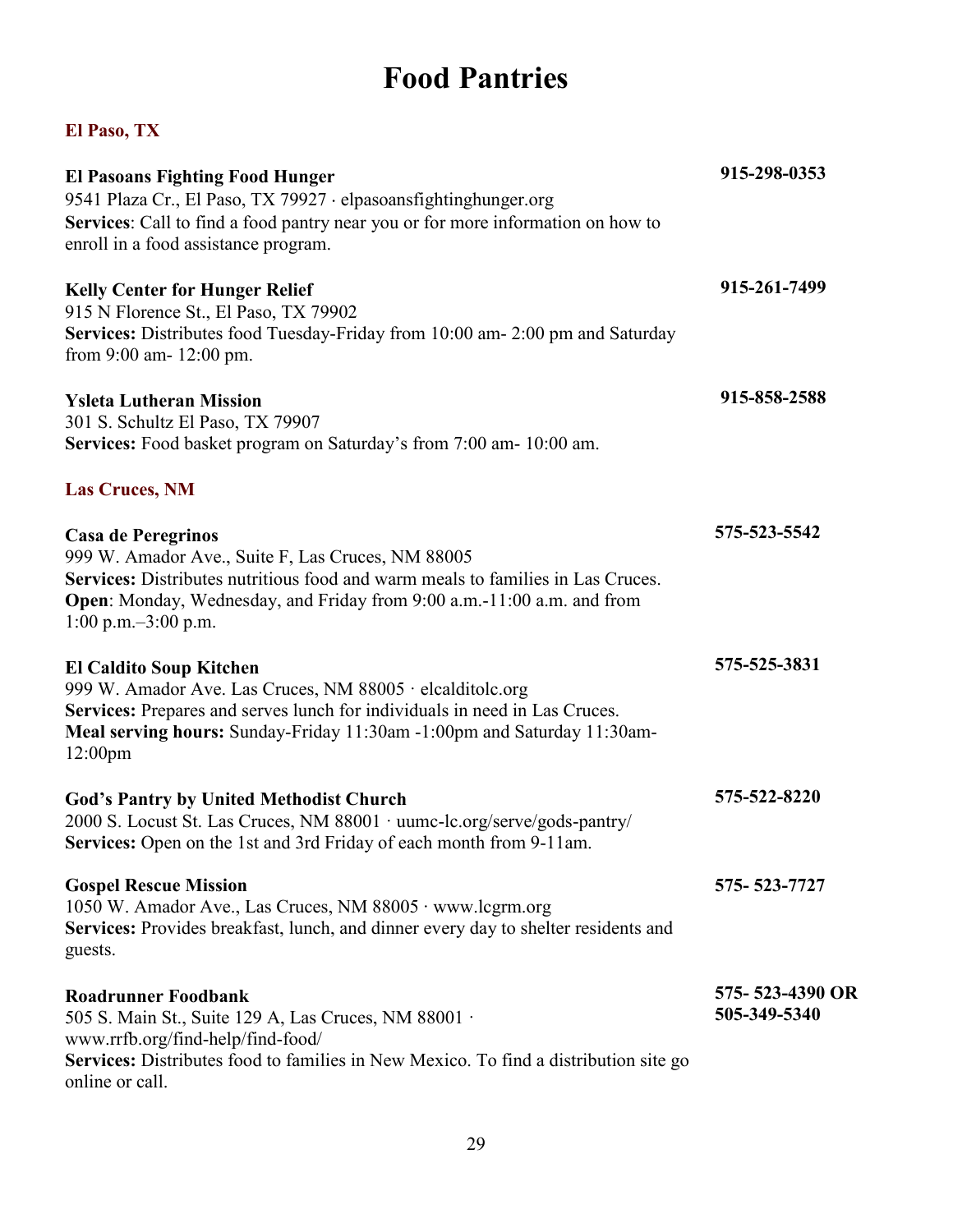# **Housing Assistance**

<span id="page-33-1"></span><span id="page-33-0"></span>

| <b>Center Against Sexual and Family Violence (CASFV)</b><br>580 Giles Rd., El Paso, TX 79915 · casfv.org<br>Services: Emergency shelter for individuals and families who need refuge from an<br>unhealthy or violent relationship, or from sexual assault. They also provide<br>counseling services. Individuals and families can stay for at least 3 months. | 915-593-7300 |
|---------------------------------------------------------------------------------------------------------------------------------------------------------------------------------------------------------------------------------------------------------------------------------------------------------------------------------------------------------------|--------------|
| <b>El Paso Housing Authority</b><br>5300 Paisano Dr. El Paso, TX 79905 · www.hacep.org<br>Services: Provides affordable housing to help improve the quality of life for<br>families who are facing financial challenges.                                                                                                                                      | 915-849-3742 |
| <b>La Posada Homes</b><br>1020 N. Campbell St., El Paso, TX 79902 · www.laposadahome.org<br>Services: Emergency shelter for women and children that have experienced<br>domestic violence.                                                                                                                                                                    | 915-544-4595 |
| <b>Salvation Army</b><br>4300 E. Paisano Dr. El Paso, TX 79901· www.salvationarmytexas.org/elpaso/<br>Services: Provides emergency housing, meals, showers and clothing to families in<br>need.                                                                                                                                                               | 915-544-9811 |
| <b>Las Cruces, NM</b>                                                                                                                                                                                                                                                                                                                                         |              |
| <b>Gospel Rescue Mission</b><br>1050 W. Amador Ave Las Cruces, NM 88005 · www.lcgrm.org<br>Services: Provides assistance and emergency shelter. Open 24 hours, 7 days a week.                                                                                                                                                                                 | 575-523-7727 |
| La Casa Inc.<br>800 S. Walnut St., Las Cruces, NM 88001 · www.lacasainc.org<br>Services: Helps victims of domestic violence by providing an emergency shelter,<br>counseling, civil legal services, transitional housing, and immigration services.                                                                                                           | 575-526-9513 |
| <b>Mesilla Valley Public Housing Authority</b><br>926 S San Pedro St., Las Cruces, NM, 88001 · www.mvpha.org/<br>Services: Public housing agency that helps individuals and families find safe and<br>affordable housing. Serves Doña Ana County.                                                                                                             | 575-528-2000 |

<span id="page-33-2"></span>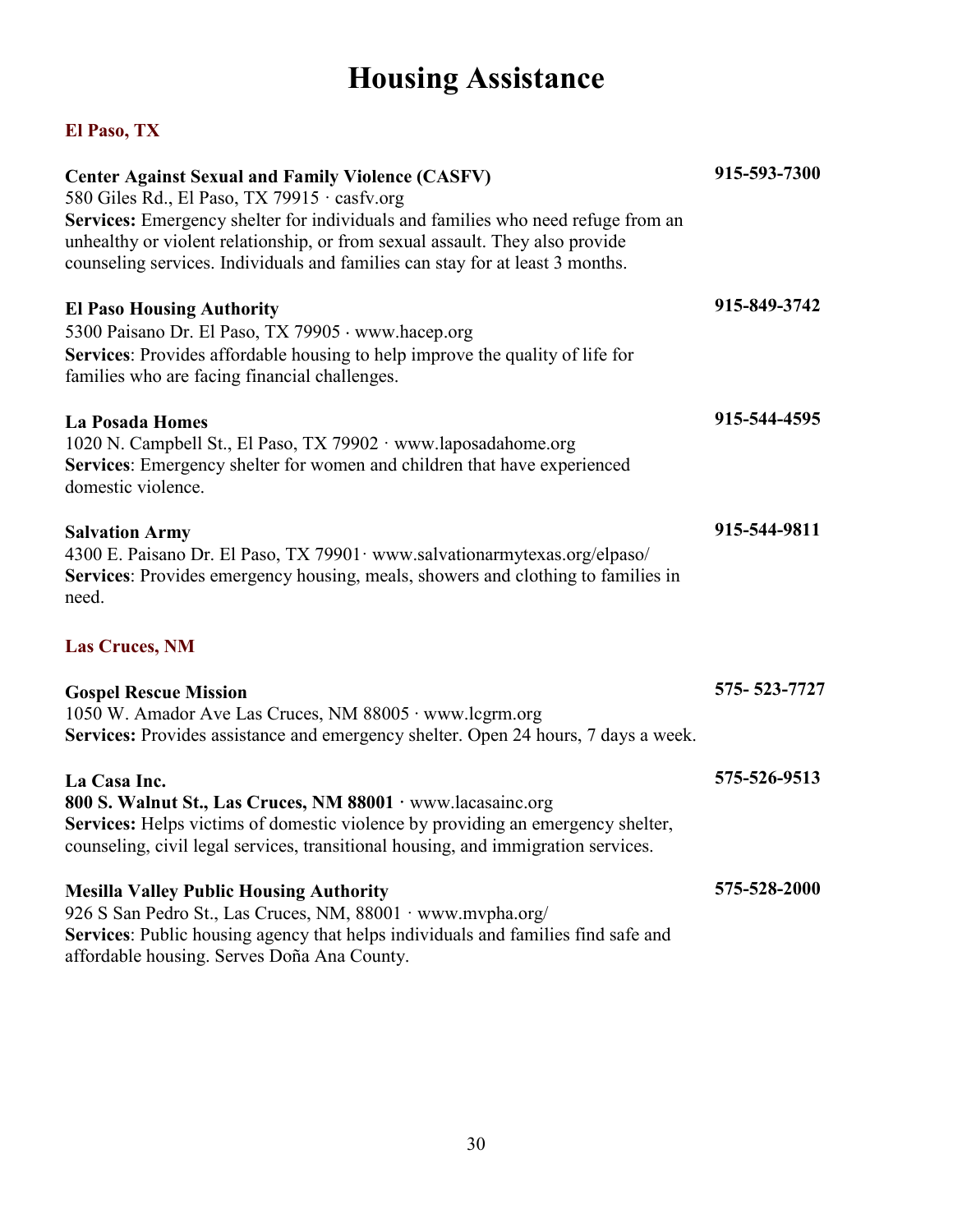### **Legal Resources**

#### <span id="page-34-1"></span><span id="page-34-0"></span>**El Paso, TX**

**El Paso Texas Rio Grande Legal Aid Inc.** 1331 Texas Ave, El Paso, TX 79901 ∙ www.trla.org/office/el-paso **Services**: Provides legal services for low-income families.

#### <span id="page-34-2"></span>**Las Cruces, NM**

**New Mexico Legal Aid** 600 Montana Ave Ste D, Las Cruces, NM 88001 ∙ www.newmexicolegalaid.org **Services:** Provides legal assistance to low-income families for many issues, including housing, custody disputes, fraud or cancellation of benefits.

**833-545-4357**

**915-585-5183**

### **Medical Cost Assistance**

<span id="page-34-4"></span><span id="page-34-3"></span>

| <b>Health Well Foundation</b><br>www.healthwellfoundation.org                                                                                                                                                                                                                                                      | 800-675-8416 |
|--------------------------------------------------------------------------------------------------------------------------------------------------------------------------------------------------------------------------------------------------------------------------------------------------------------------|--------------|
| <b>Services:</b> Provides financial assistance to help pay for co-pay costs for individuals<br>who are undergoing treatment for chronic diseases.                                                                                                                                                                  |              |
| <b>HealthCARE Options of El Paso</b><br>www.elpasohealth.com/programs/el-paso-health-healthcare-options/<br>Services: Health benefit program for low-income adults.                                                                                                                                                | 915-532-3778 |
| <b>Medicaid – Healthy Texas Women</b><br>2300 E. Yandell, El Paso, TX 79903 · www.yourtexasbenefits.com<br>Services: Health benefits program for low-income women between the ages of 18<br>and 44.                                                                                                                | 915-534-7614 |
| <b>Project Vida Health Center</b><br>Main office: 3607 Rivera Ave. El Paso, Texas 79905 · www.pvida.net<br><b>Services:</b> Offer health care services at multiple locations. They accept many<br>insurances, including Medicare and Medicaid, and have a discount program for<br>people who don't have insurance. | 915-533-7057 |